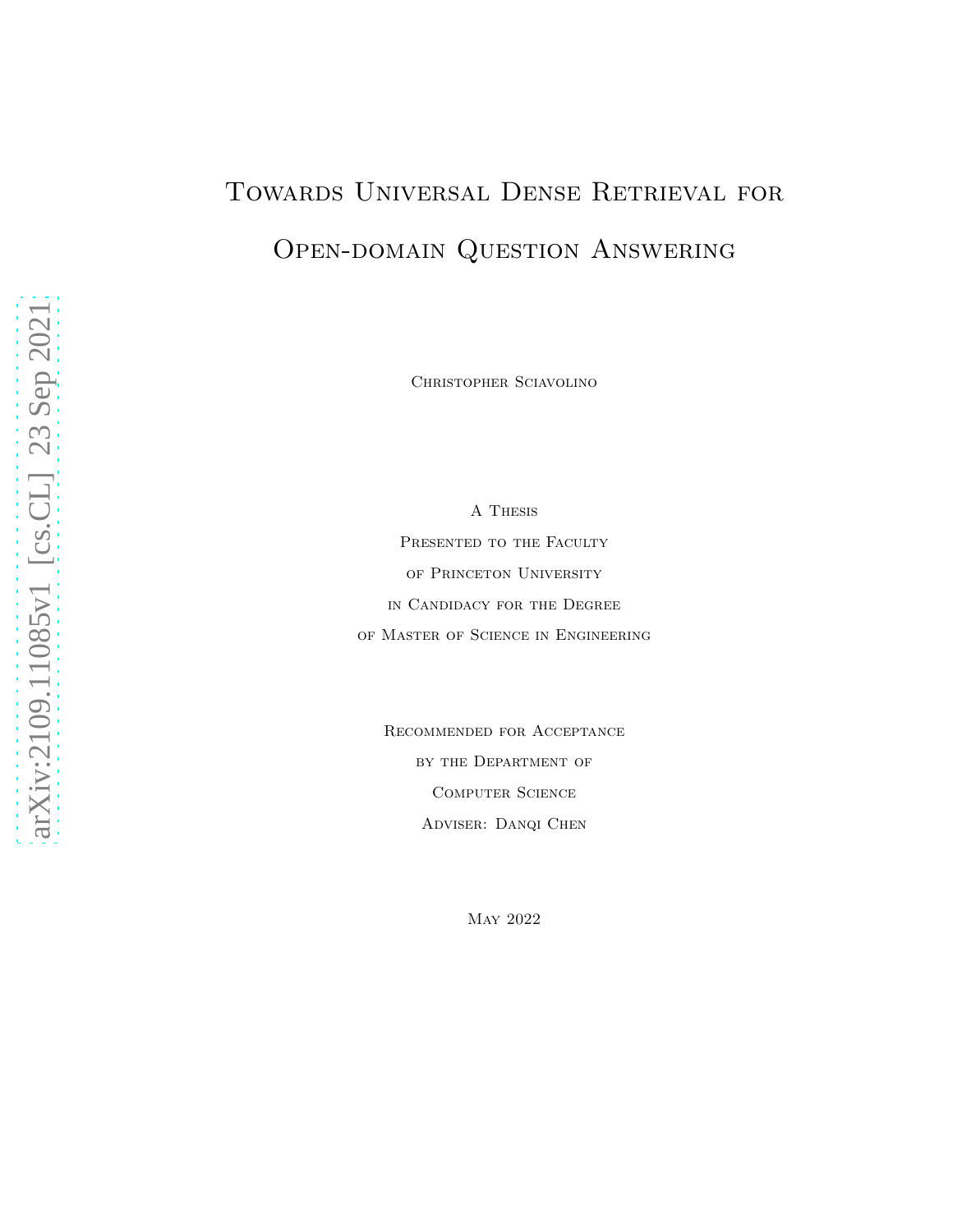© Copyright by Christopher Sciavolino, 2021.

All Rights Reserved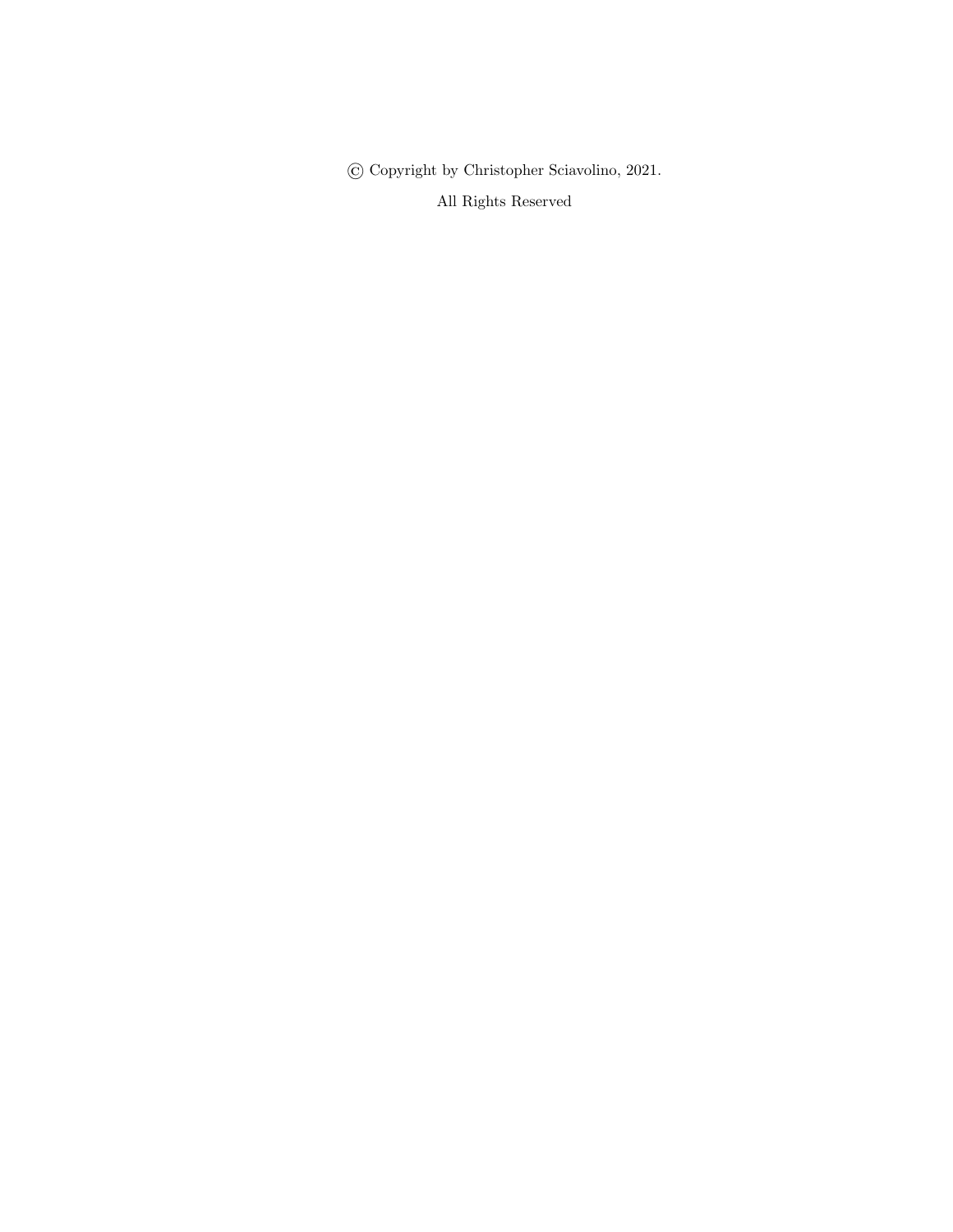#### Abstract

In open-domain question answering, a model receives a text question as input and searches for the correct answer using a large evidence corpus. The retrieval step is especially difficult as typical evidence corpora have *millions* of documents, each of which may or may not have the correct answer to the question.

Very recently, dense models have replaced sparse methods as the de facto retrieval method. Rather than focusing on lexical overlap to determine similarity, dense methods build an encoding function that captures semantic similarity by learning from a small collection of question-answer or question-context pairs.

In this paper, we investigate dense retrieval models in the context of open-domain question answering across different input distributions. To do this, first we introduce an entity-rich question answering dataset constructed from Wikidata facts and demonstrate dense models are unable to generalize to unseen input question distributions. Second, we perform analyses aimed at better understanding the source of the problem and propose new training techniques to improve out-ofdomain performance on a wide variety of datasets. We encourage the field to further investigate the creation of a single, universal dense retrieval model that generalizes well across all input distributions.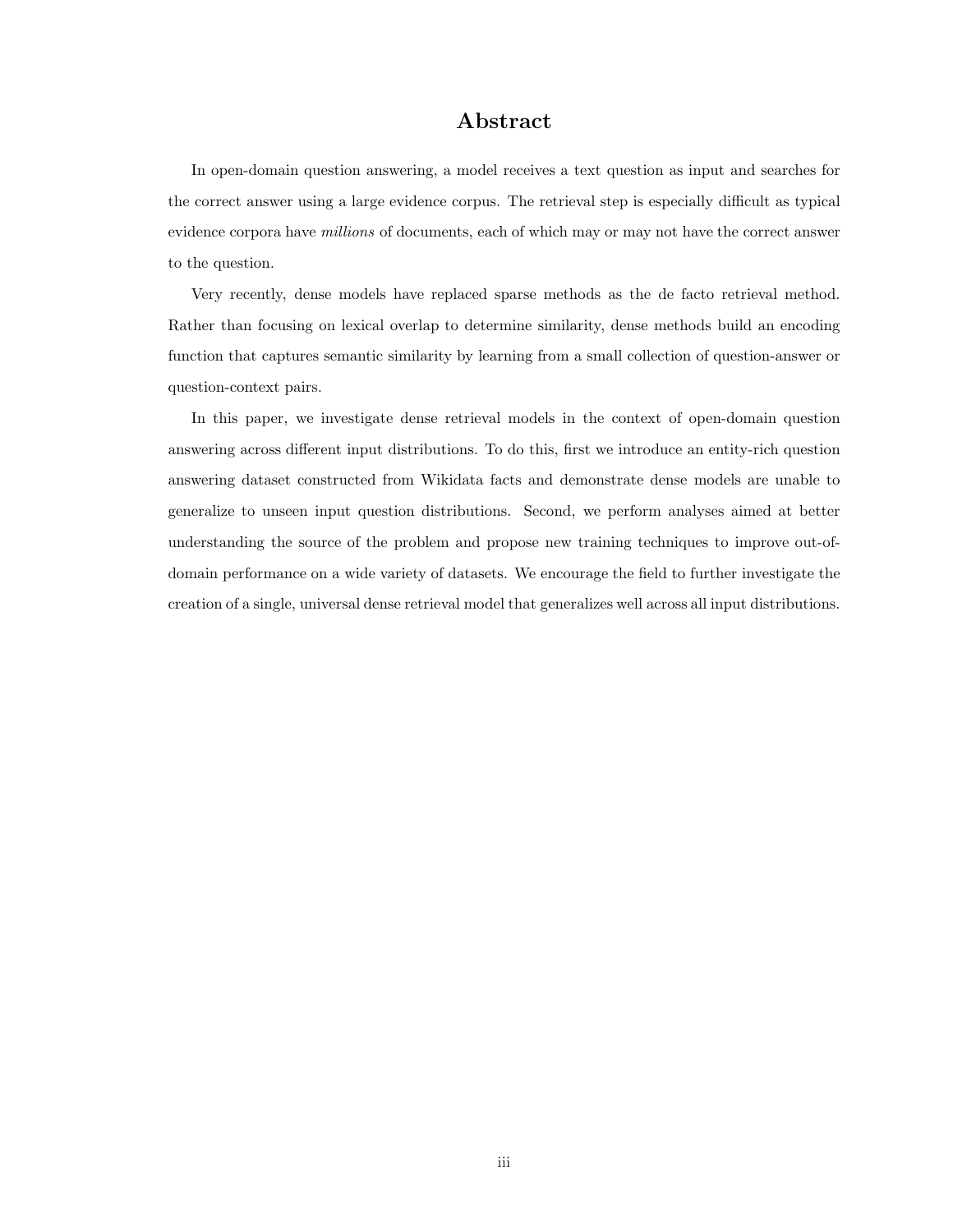#### Acknowledgements

I would like to thank my wonderful advisor Danqi Chen for giving me the opportunity to work in natural language processing and distilling what it means to be a researcher. I'd would also like to thank my thesis reader Karthik Narasimhan and my fantastic collaborators Zexuan Zhong and Jinhyuk Lee for their insights, knowledge, and discussions. Finally, thank you to all my friends and family for their love and support throughout graduate school.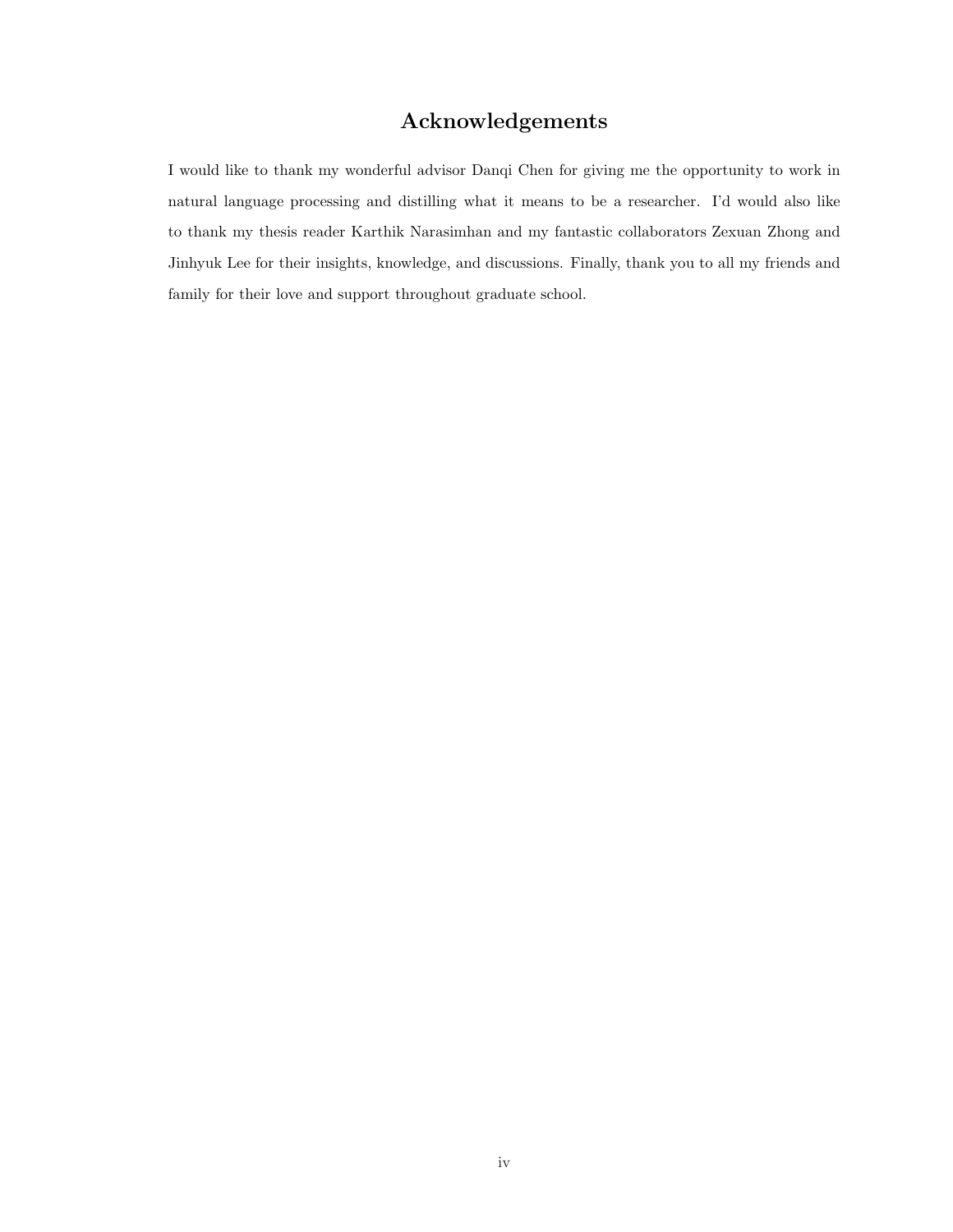# **Contents**

|             |                                         | iii            |
|-------------|-----------------------------------------|----------------|
|             |                                         | iv             |
| $\mathbf 1$ | Introduction                            | $\mathbf{1}$   |
| $\bf{2}$    | <b>Background</b>                       | 3              |
|             | 2.1                                     | $\mathfrak{Z}$ |
|             | 2.2                                     | $\overline{4}$ |
|             | 2.3                                     | 5              |
| 3           | <b>Shortcomings of Dense Retrievers</b> | 8              |
|             | 3.1                                     | 8              |
|             | 3.2                                     | 9              |
|             | 3.3                                     | 11             |
| 4           | <b>Understanding the Problem</b>        | 13             |
|             | 4.1                                     | 13             |
|             | 4.2                                     | 14             |
| 5           | Approaches                              | 16             |
|             | 5.1                                     | 16             |
|             | 5.2                                     | 19             |
| 6           | Conclusion                              | 21             |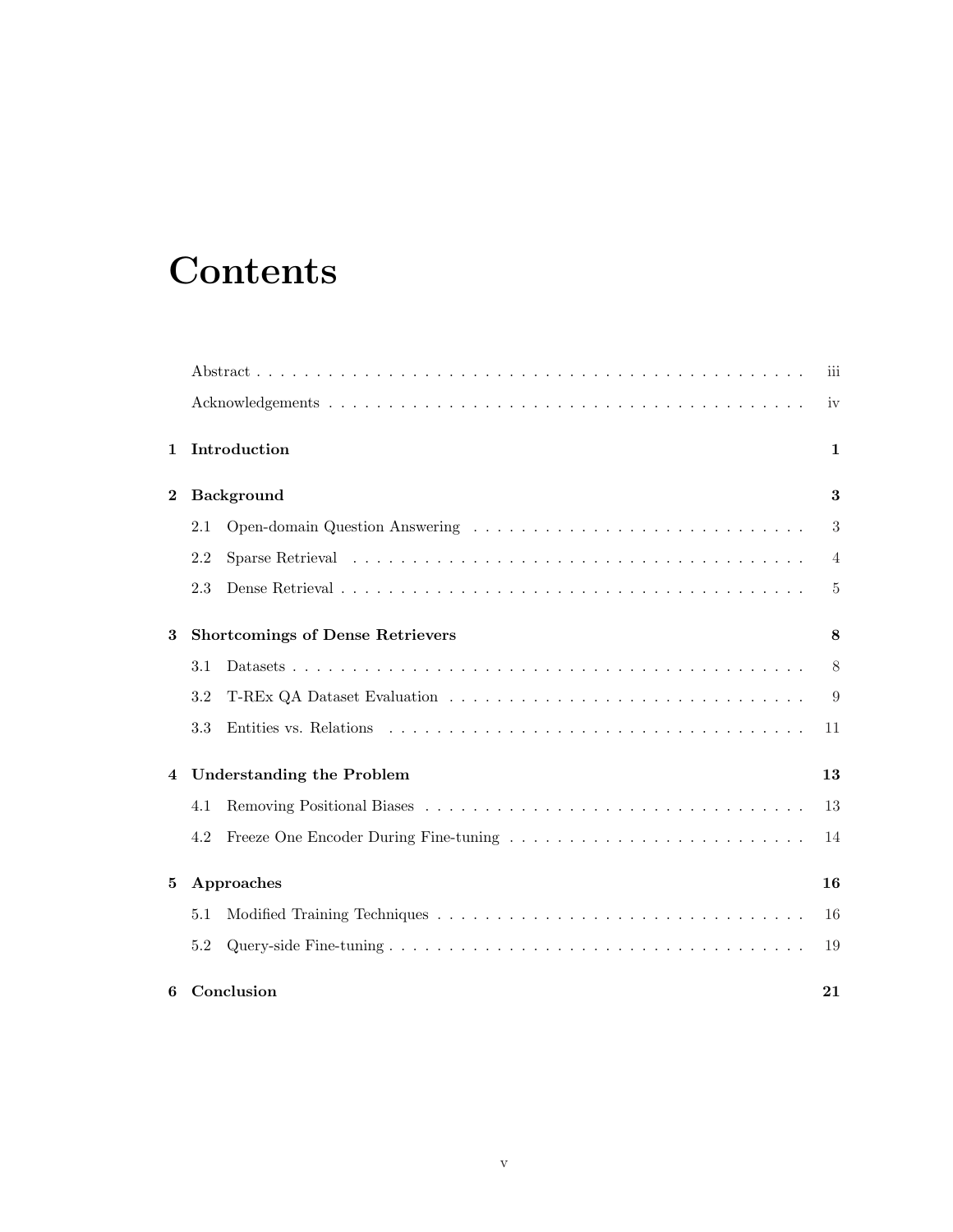## Introduction

Interest in open-domain question answering has exploded in recent years after the success of DrQA's (Chen et al., 2017) simple neural retriever-reader model. Previous systems were incredibly complex, incorporating tens of subcomponents that would only analyze the question, let alone answer it. Since then, new innovations in the natural language processing community like pre-trained language models have further pushed the field forward, both in terms of efficiency and efficacy.

Early neural models relied on sparse, bag-of-words modeling techniques like TF-IDF and BM25 (Robertson and Zaragoza, 2009) for efficient document retrieval. While these models are lexically precise and capture general topics well, they struggle to capture semantic meaning. For example, the words "bad guy" are encoded completely differently than the word "villain," even though they're semantically identical. To fix this, more recent systems (Lee et al. 2019; Guu et al. 2020; Karpukhin et al. 2020; Xiong et al. 2020) adopt dense retrieval, which incorporates semantic understanding into the encoding step instead of relying on word-word overlap. Dense models leverage pre-trained language models and learn a semantic embedding space in a supervised fashion with labeled question-answer pairs or question-context pairs.

Even though recent approaches post impressive results on common benchmarks, in this paper we demonstrate dense models are far from perfect. The main drawback of dense models is what we denote *out-of-domain (OOD) generalization*, or the model's inability to handle any domain shift from the training distribution. When a model is trained on one dataset and evaluated on an unseen dataset, performance is much worse compared to training and evaluating on the unseen dataset. We show an example in Table 1.1 where we compare a dense model trained on one dataset and evaluate on three new datasets with dense models trained on each dataset individually.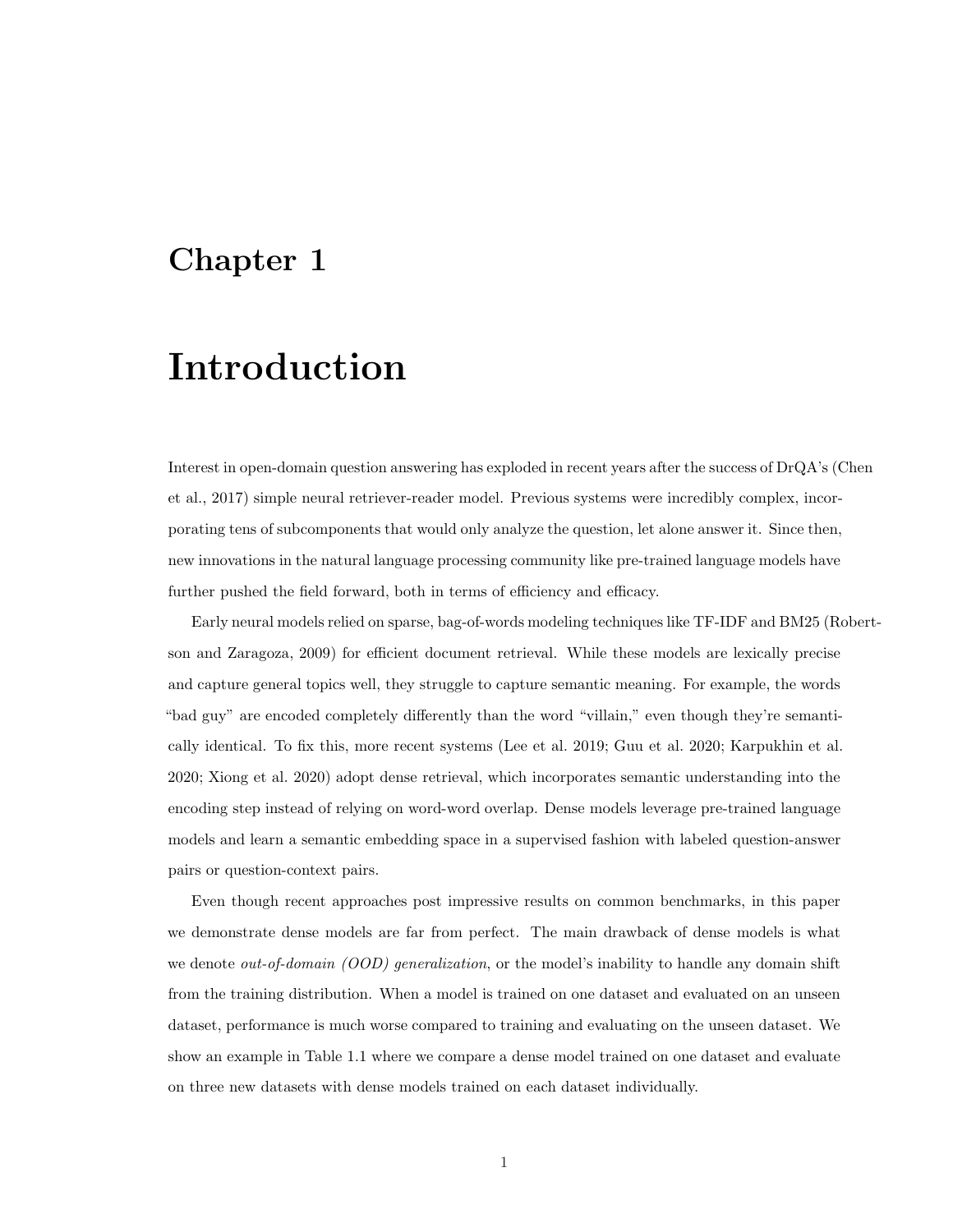| Models                      | NaturalQ |             |            | TriviaQA WebQ                                |           |                                      | SQuAD |      |
|-----------------------------|----------|-------------|------------|----------------------------------------------|-----------|--------------------------------------|-------|------|
|                             | R@20     |             |            | R@100   R@20 R@100   R@20 R@100   R@20 R@100 |           |                                      |       |      |
| DPR $(in-domain)^{\dagger}$ | 80.1     | 86.1   79.4 |            |                                              | 85.0 73.2 | 81.4                                 | 63.2  | 77.2 |
| $DPR$ (pt, NQ)              | 80.1     | 86.1 70.4   |            |                                              | 79.8 68.9 | 78.3 48.9                            |       | 65.2 |
| Difference                  | $0.0\,$  |             | $0.0$ -9.0 |                                              |           | $-5.2$ $-4.3$ $-3.1$ $-14.3$ $-12.0$ |       |      |

Table 1.1: Out-of-domain Generalization of DPR. When trained only on one dataset, performance on new datasets is much lower when compared to models trained on the new datasets. We use the released pre-trained (denoted pt) DPR model trained only on NQ released with the code. † : As reported in Karpukhin et al. (2020).

Although this idea has been attributed to numerous issues including unintentional train-test overlap (Lewis et al., 2020) or spurious correlation, lack of generalization prohibits dense models from replacing sparse models in real-world deployment settings. Since sparse models are simply bag-of-words models, they are unable to "hyperspecialize" in one particular domain. Using a single model that adapts well across all possible input distributions is an important property for production retrieval systems to have.

Our goal is to help close this gap and push the field towards the creation of a single, universal dense model that is able to perform well on all types of questions. Through a series of experiments and analyses, we aim to better understand both the reasons for this gap and the techniques used to train dense retrieval models.

First, we create a lexically rich QA dataset based on facts from Wikidata that probes how dense models adapt to different relations and to new entities. We empirically observe dense retrieval models perform much worse than sparse models on this benchmark, sometimes by as much as 20% absolute, even though the questions are very simple. We also observe that simply augmenting a portion of the training dataset helps improve accuracy on seen relations, but does not generalize to unseen relations. Further, we decouple the entity and relation information to demonstrate dense models struggle more when generalizing to unseen relations as opposed to unseen entities.

Second, we perform a variety of experiments on the dense model training process aimed at understanding some of the factors contributing to out-of-domain generalization issues. We explore numerous avenues including removing positional information, fixing encoders during training, using a single encoder instead of a dual encoder, recent innovations in contrastive learning like stop-gradient (Chen and He, 2020), novel training datasets, and query-side fine-tuning (Lee et al., 2021).

We hope this analysis helps shed light on dense retrieval models and takes one step towards creating a universal dense retriever.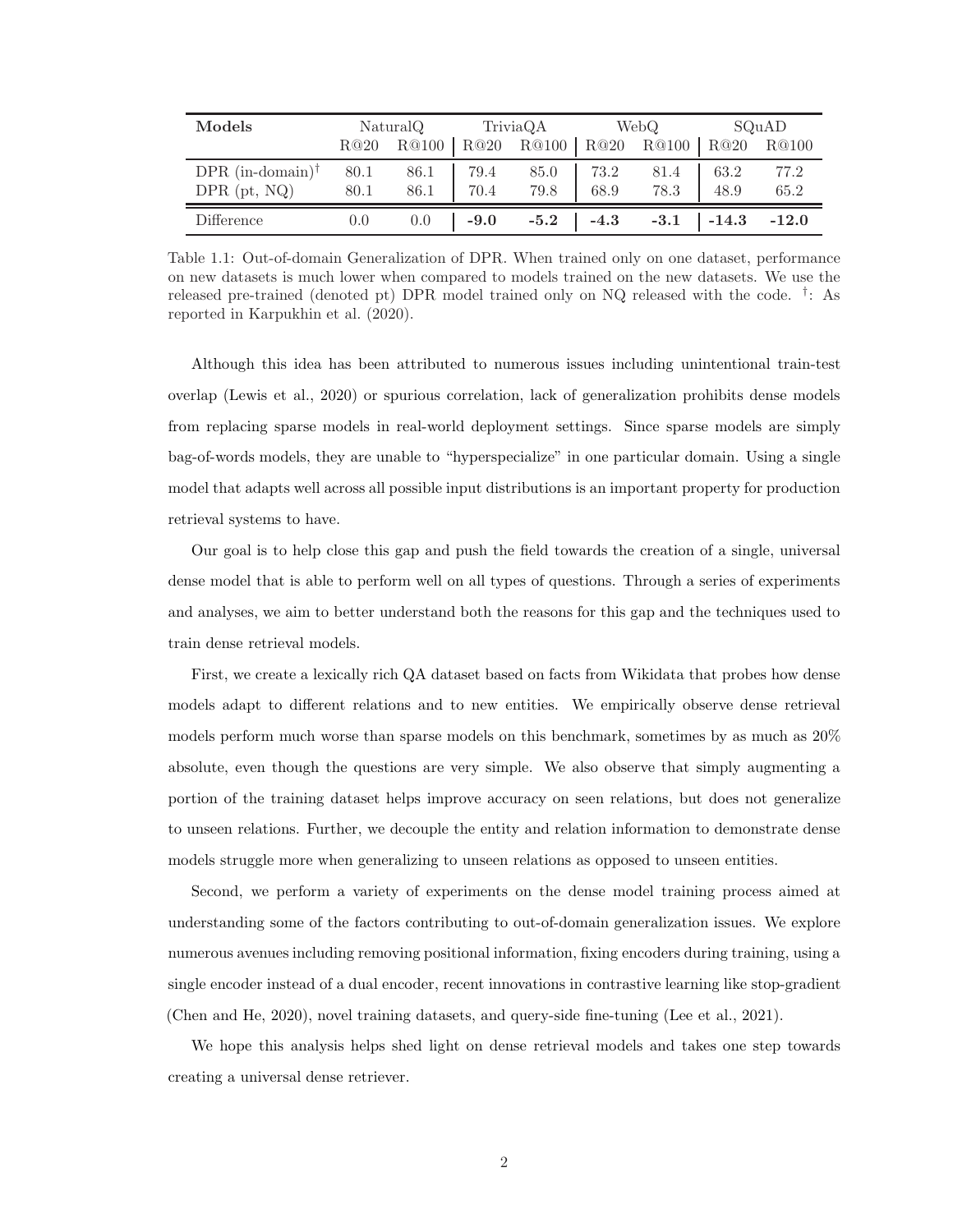## Background

#### 2.1 Open-domain Question Answering

Open-domain question answering  $(QA)$  is a challenging task that takes in a text question q and a large, unstructured text corpus  $\mathcal D$  and predicts the correct text answer a. Formally, we denote the question and answer as sequences of tokens  $q = q_1, q_2, ..., q_{l_q}$  and  $a = a_1, a_2, ..., a_{l_a}$  where  $l_q$  and  $l_a$ denote the length of the question and answer sequences respectively. Each document in the text corpus can be segmented into passages, which we denote as the set  $\mathcal{P} = \{p^{(1)}, p^{(2)}, ..., p^{(|\mathcal{P}|)}\}$  where each passage  $p^{(i)}$  is a sequence of  $l_p$  tokens  $p_1^{(i)}, p_2^{(i)}, ..., p_{l_p}^{(i)}$  $\mathcal{L}_{l_p}^{(i)}$ . We follow previous work (Karpukhin et al., 2020) and assume each passage has the same length.

While there are many ways to model this problem, by far the most dominant and widely-used models rely on the *retriever-reader* architecture, first popularized by DrQA (Chen et al., 2017). Formally, we consider a probability distribution  $P(a|q)$  and decompose it into  $P(p|q) \cdot P(a|q, p)$ . Using this decomposition, the predicted answer to the question would just be:

$$
\underset{a}{\arg\max} \quad P(a|q) = P(p|q) \cdot P(a|q, p), \tag{2.1}
$$

where  $p$  is a latent variable denoting the evidence passage retrieved as a basis for the answer. In this formulation, systems split the problem into two parts: retrieving relevant evidence  $P(p|q)$  and reading the passages  $P(a|q, p)$ .

The retrieval step considers all passages in the corpus  $P$  and returns a small number of relevant candidates for further processing. The reading step considers the small set of candidates and performs more expensive, but also more expressive, neural reading comprehension to identify the correct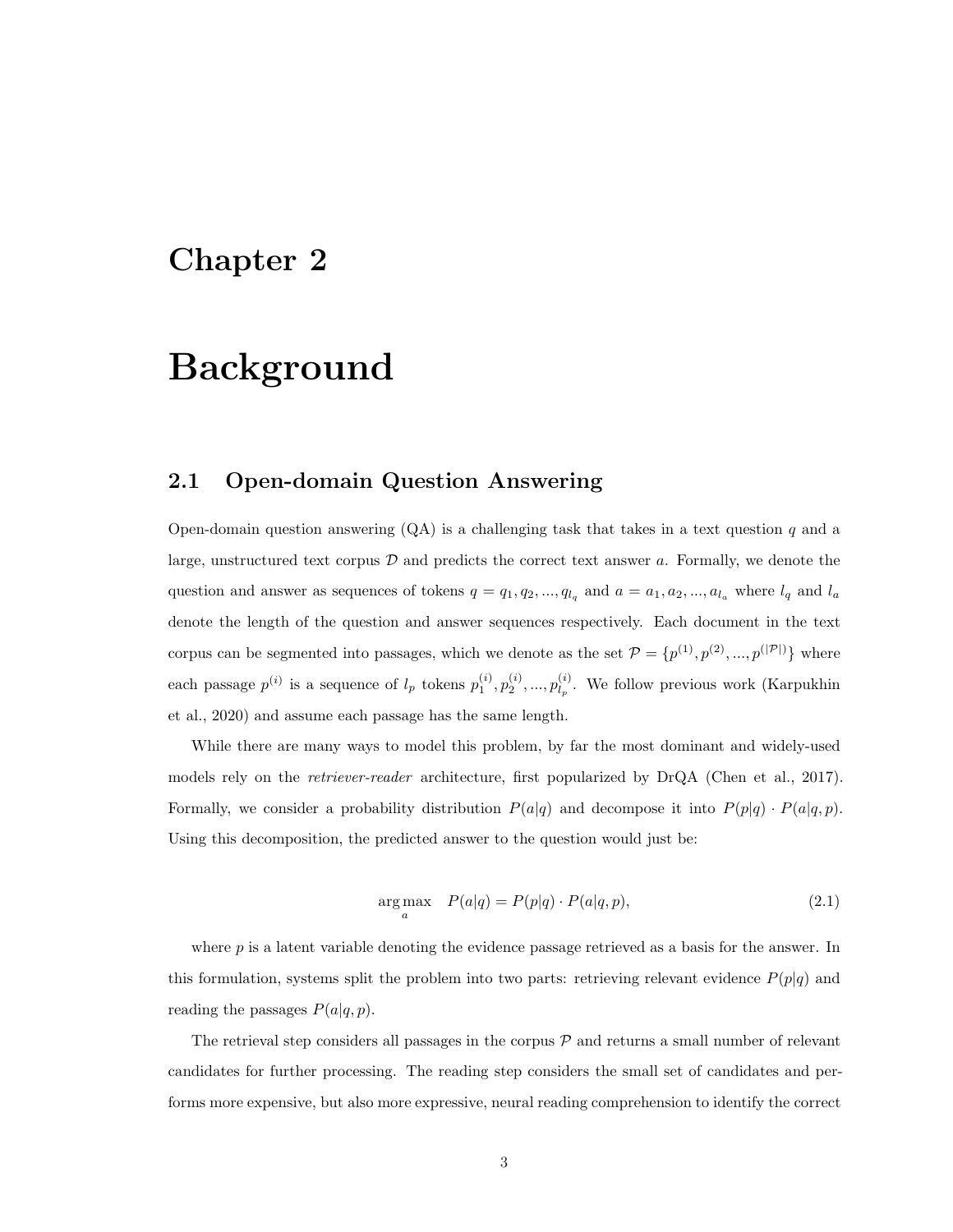answer. Note the the retrieval step acts as a strict upper bound on the overall system performance, as questions with irrelevant retrieved candidates are impossible to answer correctly.

Passage Retrieval This paper primarily focuses on the retrieval stage. Formally, we define a retriever R that takes as input the question q and passage corpus  $P$  and returns a small set of candidates C, where  $|\mathcal{C}| \ll |\mathcal{P}|$ . We deem a passage relevant to the question if the passage contains the answer token sequence.

Retrievers encode the question and each passage into a vector space using an encoding function  $f: x \to \mathbb{R}^H$  where x denotes an arbitrary input token sequence and H denotes the encoded dimension. For a particular question, we approximate the probability distribution  $P(p|q) \propto S(q, p)$  where  $S(q, p)$ denotes the inner product between the encoded question and the encoded passage. Specifically:

$$
S(q, p) = f_q(q) \cdot f_p(p),\tag{2.2}
$$

where  $f_q$  and  $f_p$  are potentially distinct encoding functions for the query and passage respectively. The retriever collects the candidate set by selecting the top- $|\mathcal{C}|$  highest-scoring passage in the knowledge source. For efficient computation, the passages are typically preprocessed and indexed offline, while the question encoding and search takes place online.

Evaluation Metric In general, the goal of a good retriever is to maximize the number of input questions where at least one returned passage is relevant. In our results, we consider recall-at- $K$ , denoted  $R@K$ , which evaluates the percentage of examples that retrieve at least one passage with the correct answer within the first  $K$  candidate results. We optimize this metric in our retrieval step in order to maximize the number of examples the reader model can answer correctly.

#### 2.2 Sparse Retrieval

Many retrieval encoding functions are based on sparse bag-of-words representations. Formally, we define a sparse encoding function as  $f_{sp} : x \to \mathbb{R}^{|V|}$  where x denotes an arbitrary input token sequence and  $|V|$  is the size of the unigram vocabulary  $V$ . In our formulation, we consider a unigram vocabulary, however equivalent formulations exist for larger vocabularies such as bigrams or arbitrary n-grams.

An example of a sparse encoding scheme is TF-IDF, which can be decomposed into a dot product between two values: a term frequency vector TF, and an inverse document frequency vector IDF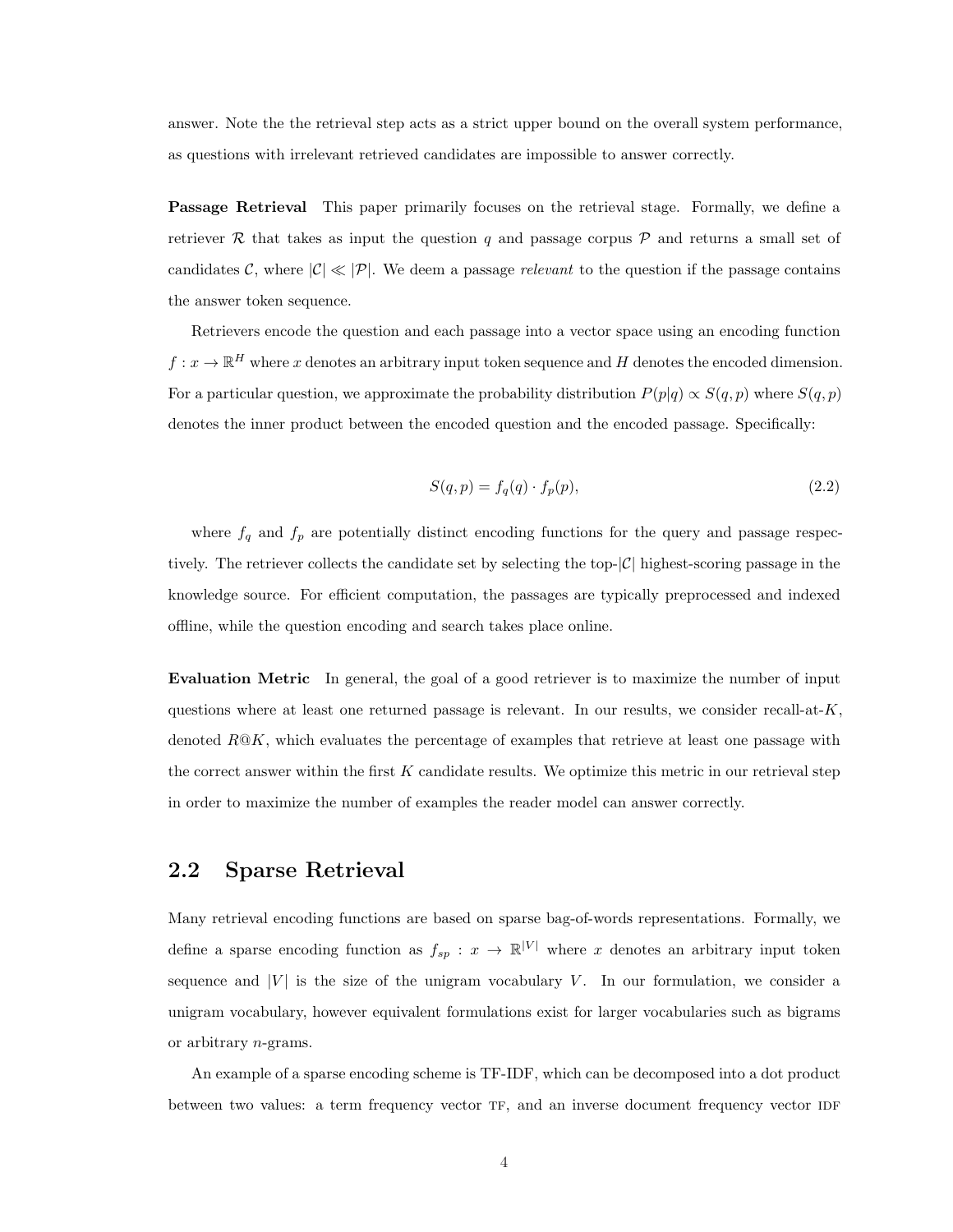(hence the name). The term frequency vector  $TF \in \mathbb{R}^{|V|}$  considers each term  $t \in V$  and sets the corresponding value for  $t$  in the vector to be proportional to the number of times the term occurs in the input sequence. Similarly, the IDF  $\in \mathbb{R}^{|V|}$  vector considers each term and sets the corresponding value to be inversely proportional to the number of unique passages the term occurs in. The entire encoding scheme can be written as follows:

$$
f_{\text{TF-IDF}}(x) = \frac{\text{TF}(x) \cdot \text{IDF}(x)}{|\text{TF}(x) \cdot \text{IDF}(x)|},\tag{2.3}
$$

where  $x$  denotes an arbitrary input token sequence. Using this formulation, the TF-IDF score  $S_{\text{TF-IDF}}$  for a particular query q and passage p would be:

$$
S_{\text{TF-IDF}}(q, p) = f_{\text{TF-IDF}}(q) \cdot f_{\text{TF-IDF}}(p) \tag{2.4}
$$

In our experiments, we use BM25, which can be interpreted as the above TF-IDF model with an additional weighting term.

#### 2.3 Dense Retrieval

Most modern retrievers today rely on dense representations to encode queries and documents into a low-dimensional vector space describing semantic meaning. Dense models are built on top of innovations in other areas of the natural language processing community like large pre-trained language models.

BERT Dense retrievers today use Bidirectional Encoder Representations from Transformers, commonly referred to as BERT (Devlin et al., 2019), as the backbone to obtain dense representations. BERT consists of a stack of encoders based on the Transformer architecture (Vaswani et al., 2017) which use multi-head self-attention to learn powerful representations over the input sequence.

BERT performs large-scale pre-training using the Masked Language Modeling (MLM) objective. The task replaces 15% of tokens in the input sequence with a special [MASK] token, and the goal is for the model to predict the original token given the surrounding context. BERT also pre-trains on the Next Sentence Prediction (NSP) objective, where the model is given two sentences and needs to determine if one sentence follows the other.

BERT tokenizes input sequences by adding a special [CLS] token to the start of the sequence and a special [SEP] token to the end. BERT encodes the input sequence  $x_{[CLS]}, x_1, ..., x_n, x_{[SEP]}$  into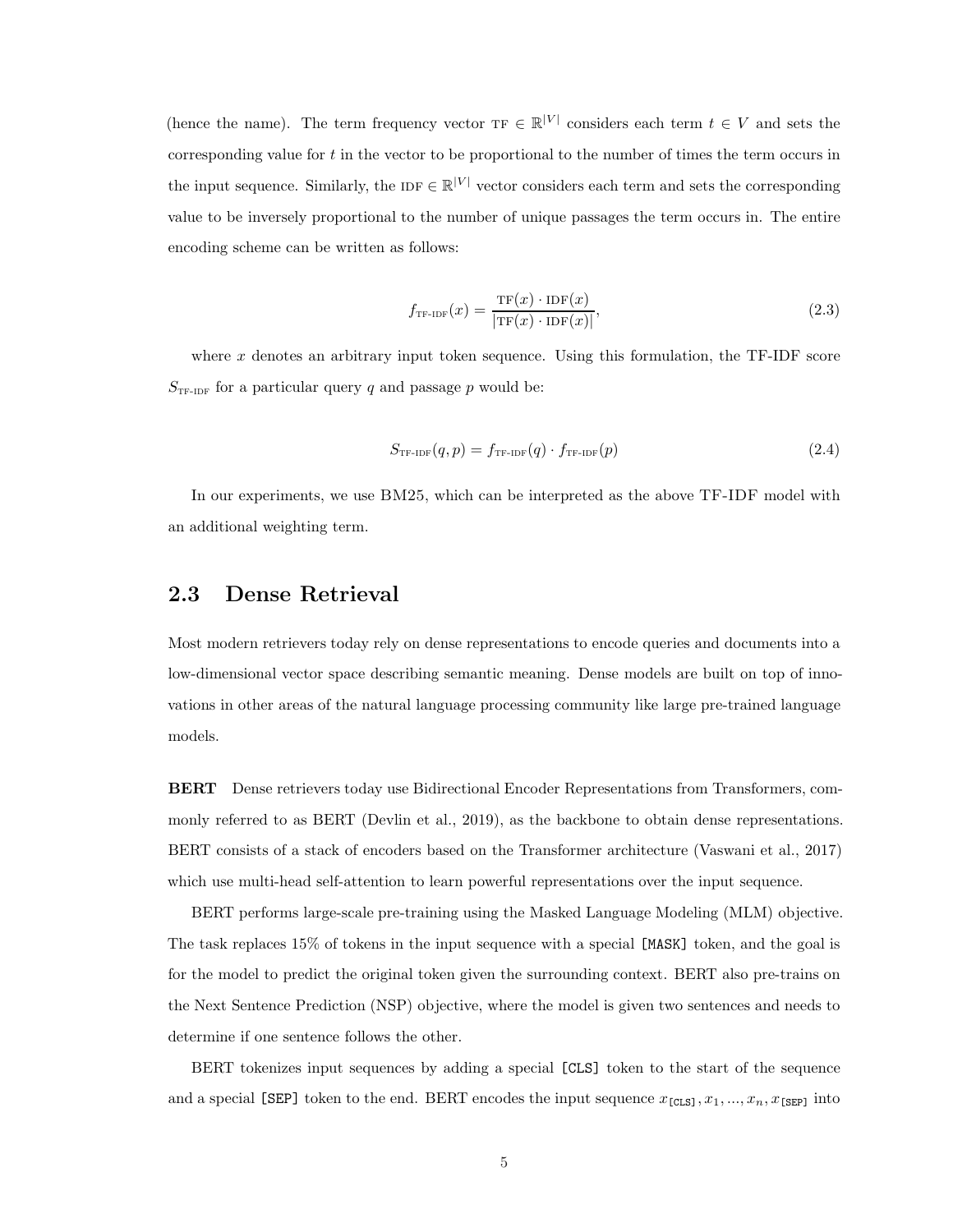contextualized hidden representations  $h_{\texttt{[CLS]}}, h_1, ..., h_n, h_{\texttt{[SEP]}}$ . The [CLS] token encodes a summary representation of the entire sequence while the [SEP] token is used to separate sequences, or denote the end of a sequence.

**Dual Encoder Models** Concretely, a dense encoding function is defined as  $f_{de} : x \to \mathbb{R}^d$  for an input token sequence x and dimension d where  $d \ll |V|$ . For a token sequence  $x_{\texttt{[CLS]}}, x_1, ..., x_n, x_{\texttt{[SEP]}},$ retrievers use BERT to obtain corresponding hidden representations  $h_{\texttt{[CLS]}}, h_1, ..., h_n, h_{\texttt{[SEP]}}$ .

Rather than use all hidden representations to represent the sequence, most retrievers will compress the information using a reduction function reduce that outputs a single hidden vector, usually the representation of the [CLS] token. A general dense encoding function can be implemented as follows:

$$
f_{de}(x) = \text{reduce}(\text{BERT}(x))\tag{2.5}
$$

$$
\text{reduce}(h_{\text{[CLS]}}, h_1, ..., h_{\text{[SEP]}}) = h_{\text{[CLS]}},\tag{2.6}
$$

where  $x$  is an input token sequence. Most models follow a dual encoder architecture, where one BERT model encodes the query and a separate BERT model encodes the passage. For a particular query, we can calculate the dense retrieval score  $S_{de}$  for a query q and passage p as follows:

$$
S_{de}(q, p) = f_{de}^{(Q)}(q) \cdot f_{de}^{(P)}(p),
$$
\n(2.7)

where the superscript  $(Q)$  and  $(P)$  denote distinct BERT encoder models. Note that in most dense models, the passage is tokenized as the concatenation of the title of the article it comes from and its contents, separated by an [SEP] token.

Dense Passage Retriever (DPR) Karpukhin et al. (2020) use the dual encoder architecture proposed above for dense retrieval and post impressive results in the space of open-domain QA. The authors consider a training dataset where each question has one positive passage  $p^+$  and N negative passages  $p_1^-, ..., p_N^-$ . The loss function optimizes the negative log-likelihood of the positive passage  $p^+$ , specifically:

$$
\mathcal{L}_{\text{DPR}} = -\log \frac{e^{S(q, p^+)} }{e^{S(q, p^+)} + \sum_{i=1}^{N} e^{S(q, p_i^-)}}
$$
(2.8)

Positive passages come from annotated open-domain QA datasets like Natural Questions (NQ)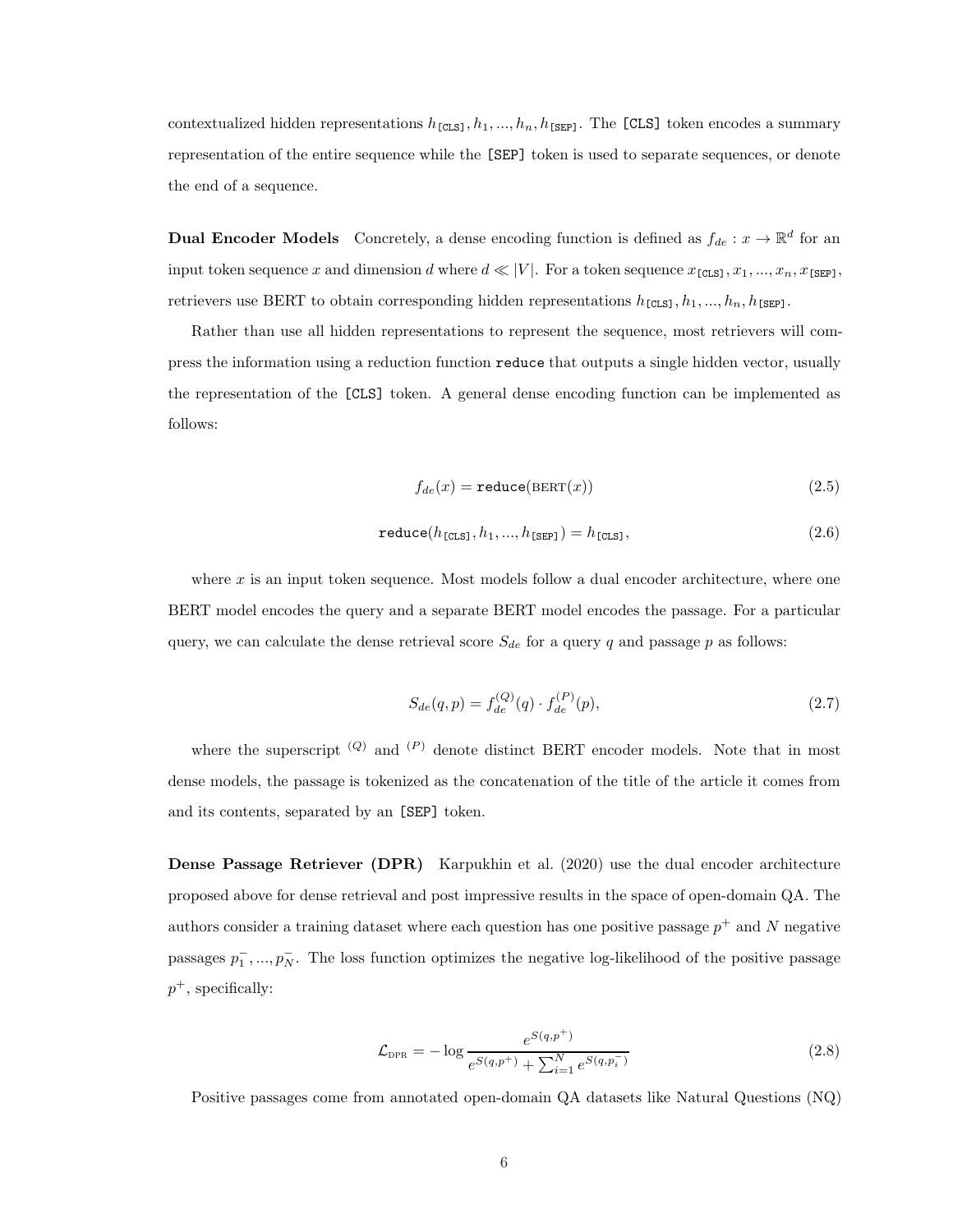(Kwiatkowski et al., 2019), which contain (question, answer, context) triples. Their best performing model considers negative passages from two sources: in-batch negatives and BM25 hard negatives.

In-batch negatives mean that for each question, all of the positive passages for other questions in the same training minibatch are treated as negatives. BM25 hard negatives are high-scoring passages retrieved using BM25 that do not contain the correct answer. In practice, the authors use a batch size of 128 and sample 1 BM25 hard negative per question, leading to  $N = 255$  effective negatives per question.

DPR segments Wikipedia into 100 token passages and filters out semi-structured data like tables and lists. After training, the model pre-processes a dense document index using FAISS (Johnson et al., 2017) for efficient maximum inner product search (MIPS).

After its release, DPR became the primary retriever for many future open-domain QA systems like RAG (Lewis et al., 2021a) and the current state-of-the-art model, fusion-in-decoder (FiD) (Izacard and Grave, 2021). There has also been a lot of investigation into mining harder negatives (Xiong et al., 2020), which further improve the performance of DPR. Most of these new models incorporate techniques like generative readers or asynchronously updating the document index, which are orthogonal to our investigation here.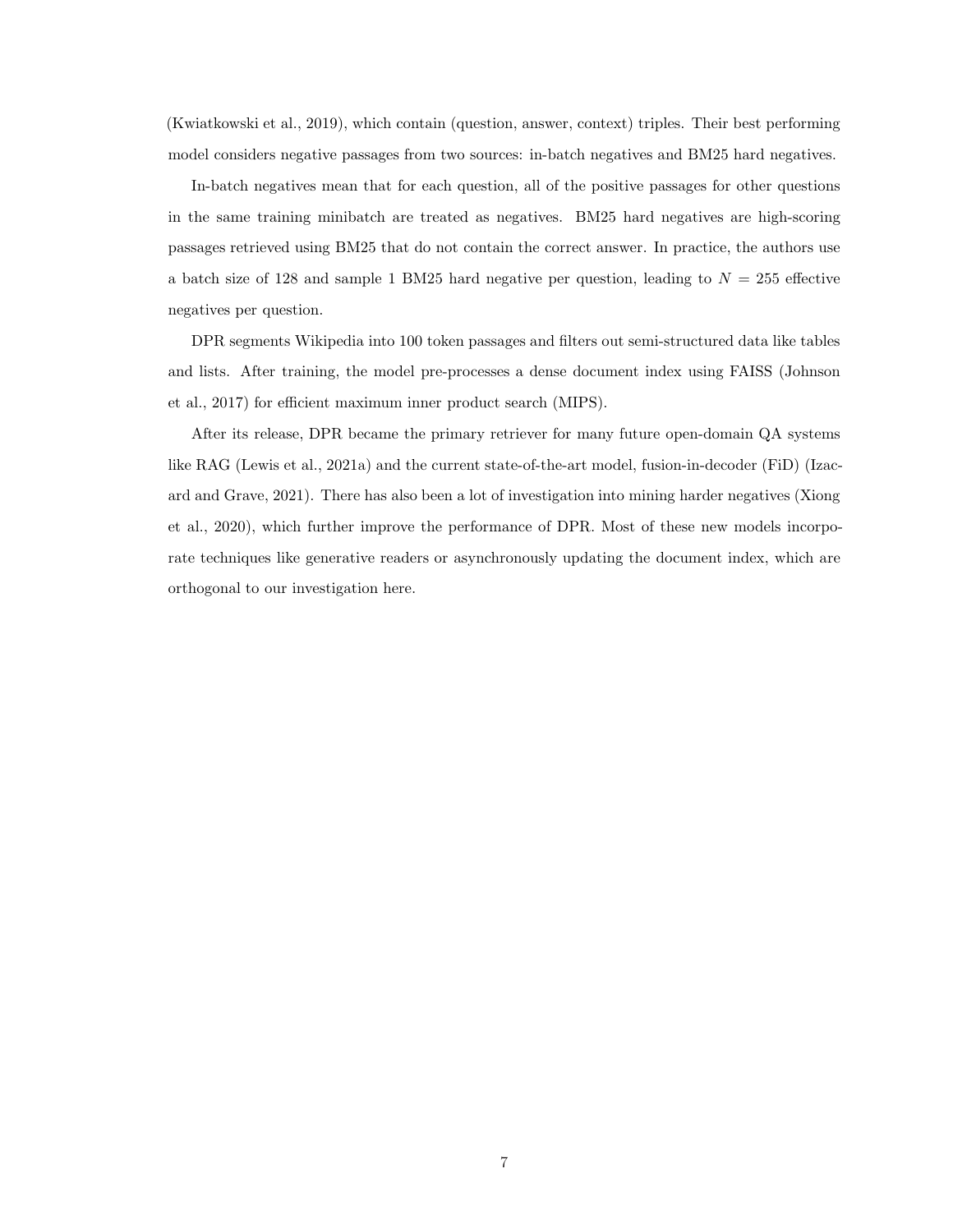## Shortcomings of Dense Retrievers

#### 3.1 Datasets

To evaluate out-of-domain generalization, we consider a wide variety of datasets sourced from different places. A summary of the datasets can be found in Table 6.3.

Natural Questions (NQ) Kwiatkowski et al. (2019) built the Natural Questions dataset using anonymized Google search data. As with previous works, we follow Lee et al. (2019) and use their Natural Questions Open dataset, which filters out questions without short answers and questions with shorts answers longer than 5 tokens.

TriviaQA Joshi et al. (2017) introduced TriviaQA, a dataset of trivia questions scraped from the web. We follow previous work and consider only question-answer pairs, discarding their evidence documents.

Web Questions (WQ) (Berant et al., 2013) gather questions from the Google Suggest API into the Web Questions dataset, where answers are entities in Freebase.

**CuratedTREC (TREC)** Baudiš and Šedivý  $(2015)$  built the CuratedTREC dataset, which is based on the TREC QA tracks. The authors source their queries from numerous online entities like AskJeeves or MSNSearch.

SQuAD Rajpurkar et al. (2016) introduced the widely-used SQuAD reading comprehension dataset. It was constructed from crowdsourced workers asking questions about Wikipedia passages presented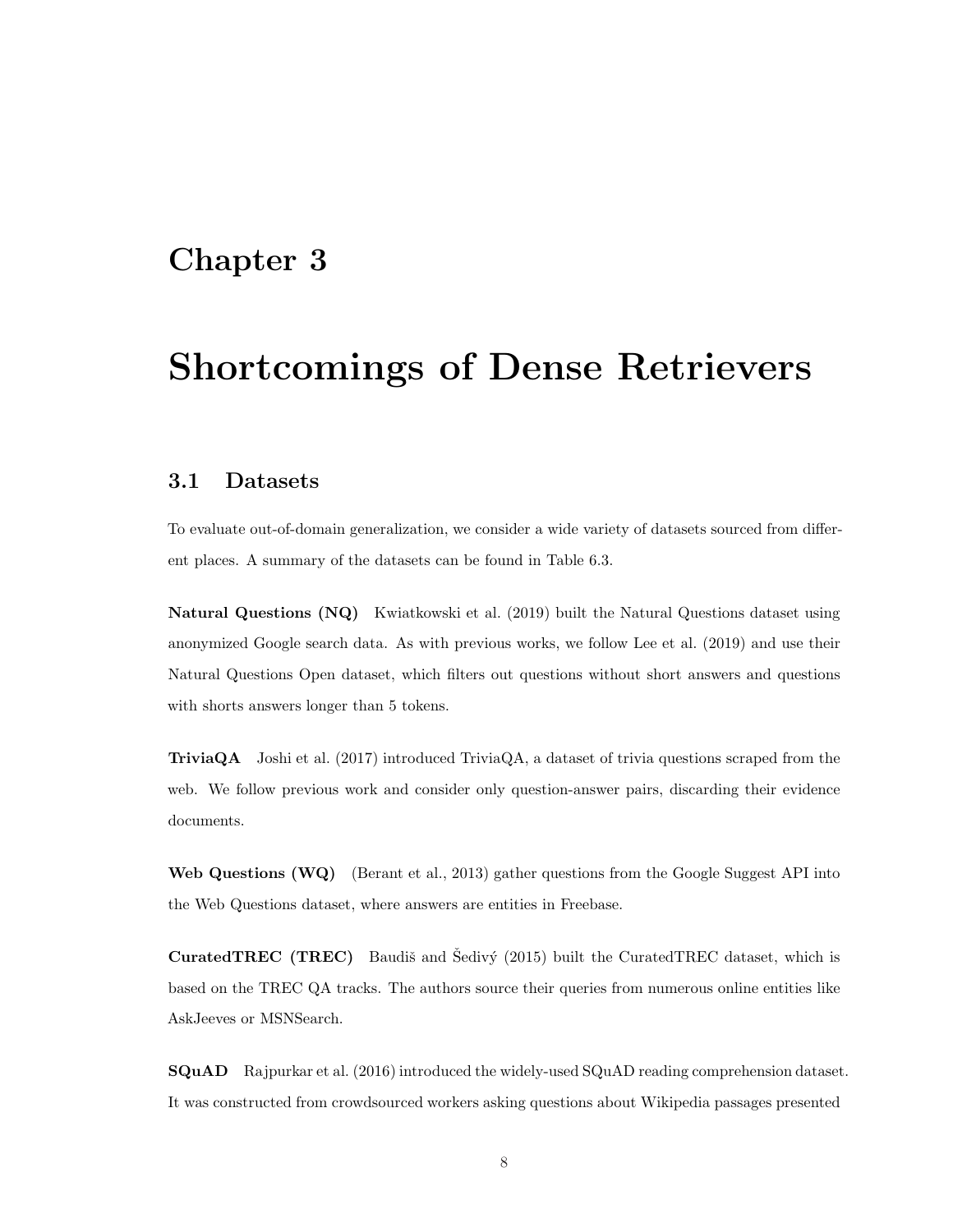| Rel.             | Label                                | Query template                          | <b>Size</b> | UN |
|------------------|--------------------------------------|-----------------------------------------|-------------|----|
| P19              | place of birth                       | Where was $[X]$ born?                   | 10,000      | X  |
| P <sub>159</sub> | headquarters location                | Where is the headquarter of $[X]$ ?     | 10.000      |    |
| P <sub>176</sub> | manufacturer                         | Which company is $[X]$ produced by?     | 10,000      | Х  |
| P <sub>264</sub> | record label                         | What music label is [X] represented by? | 10,000      | Х  |
| P <sub>407</sub> | language of work or name             | Which language was [X] written in?      | 6,722       | Х  |
| P413             | position played on team / speciality | What position does [X] play?            | 10,000      | Х  |
| P740             | location of formation                | Where was [X] founded?                  | 9,415       | X  |
| P17              | country                              | Which country is [X] located in?        | 10,000      | ✓  |
| $P_{20}$         | place of death                       | Where did [X] die?                      | 10,000      |    |
| P30              | continent                            | Which continent is [X] located?         | 10,000      |    |
| P <sub>127</sub> | owned by                             | Who owns $[X]$ ?                        | 10,000      |    |
| P <sub>136</sub> | genre                                | What type of music does [X] play?       | 10,000      |    |
| P276             | location                             | Where is $[X]$ located?                 | 10,000      |    |
| P495             | country of origin                    | Which country was [X] created in?       | 10,000      |    |
| All              |                                      |                                         | 136,137     |    |

Table 3.1: T-REx QA Dataset Overview. Relations and query templates used to construct the T-REx QA dataset along with the number of examples per relation. UN denotes whether the relation is included in the unseen test set.

to them. Following previous work, we consider the SQuAD Open variant, which ignores context passages during evaluation.

#### 3.2 T-REx QA Dataset Evaluation

To test how well models are able to adapt to new settings, we create a QA dataset based on facts from Wikidata (Vrandečić and Krötzsch, 2014), a large collection of (subject, relation, object) triples mined from Wikipedia. We sample from the T-REx (Elsahar et al., 2018) dataset, which is a subset of 11M Wikidata triples with aligned sentences.

The full T-REx dataset considers 43 relations; however, we sample 14. We use hand-crafted query templates to rewrite each (subject, relation, object) triple into a question where the subject is part of the question and the object is the answer. Since the relations are very simple (e.g "Where was [X] born?"), but the subjects are specific entities (e.g. "Nikolai Arnoldovich Petrov"), we consider this a lexically rich evaluation set.

We further segment the 14 relations into two sets of 7 relations, one that can be seen during training and one that cannot, which we denote as seen and unseen respectively. For the seen relations, we perform an 80/10/10 split for train/dev/test sets, sampled equally from each relation. For the unseen relations, we only construct a test set using 10% of examples, again sampled evenly from each relation. More details of the query templates, sampled relations, and sizes can be found in Table 3.1.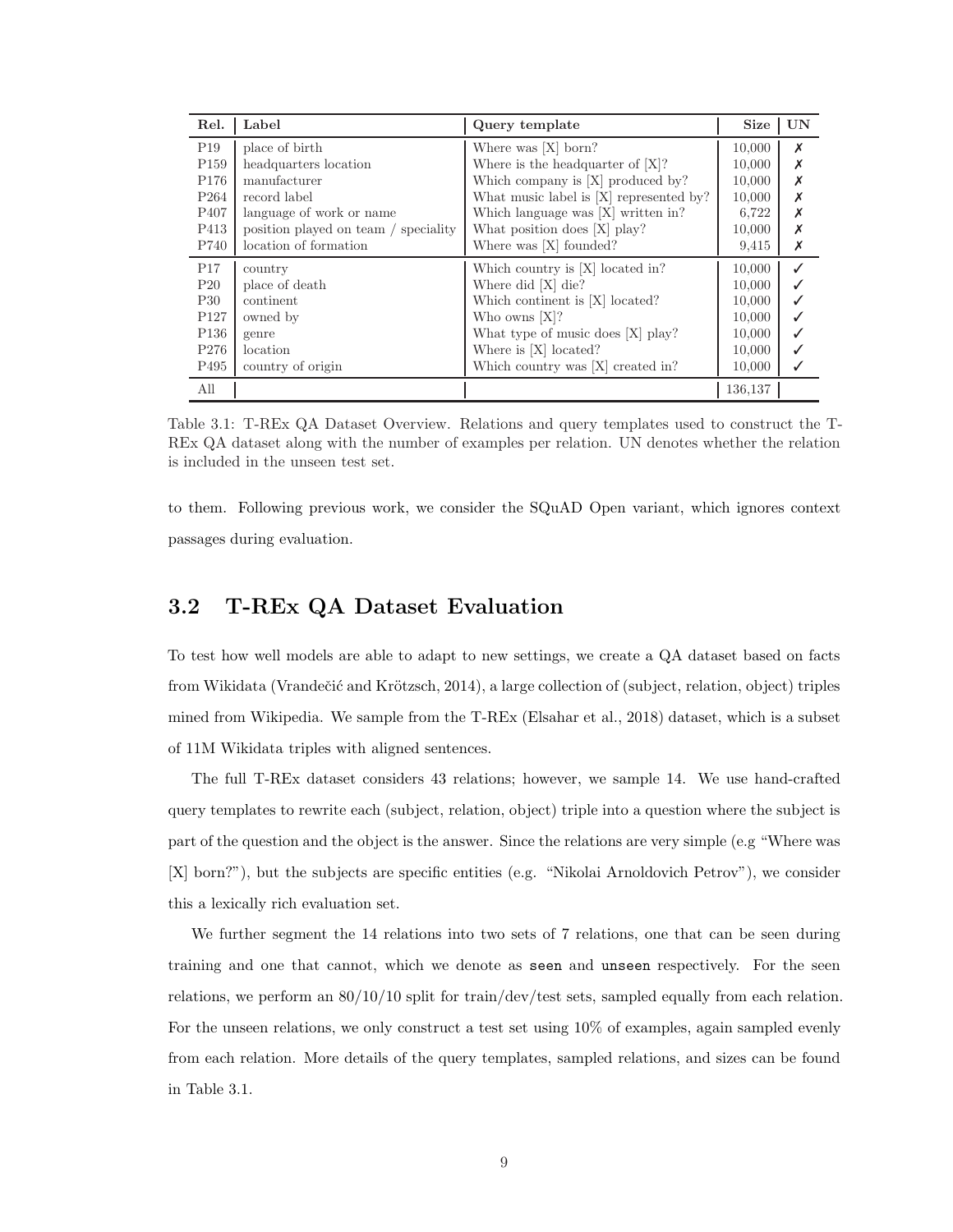|                      | Natural $Q(NQ)$<br>R@20<br>R@5 |      | TriviaQA<br>R@20<br>R@5 |      | $T-REx$ (se)<br>R@20<br>R@5 |      | $T-REx$ (un)<br>R@20<br>R@5 |      |
|----------------------|--------------------------------|------|-------------------------|------|-----------------------------|------|-----------------------------|------|
|                      |                                |      |                         |      |                             |      |                             |      |
| $DPR$ (pt, $NQ$ )    | 68.3                           | 80.1 | 57.0                    | 69.0 | 34.2                        | 48.2 | 43.9                        | 59.0 |
| $DPR$ (pt, Multi)    | 67.1                           | 79.5 | 71.3                    | 80.0 | 42.9                        | 56.4 | 50.3                        | 63.6 |
| REALM $(pt, NQ)^*$   | 70.1                           | 79.0 | 69.6                    | 77.8 | 41.5                        | 54.8 | 57.5                        | 70.4 |
| Init: DPR $(pt, NQ)$ |                                |      |                         |      |                             |      |                             |      |
| $+$ (ft, T-REx)      | 45.5                           | 62.3 | 50.6                    | 64.8 | 72.8                        | 82.3 | 52.4                        | 65.3 |
| $+$ (ft, NQ+T-REx)   | 63.7                           | 76.3 | 53.4                    | 66.2 | 62.8                        | 74.9 | 45.3                        | 60.7 |
| <b>BM25</b>          | 45.3                           | 64.5 | 69.4                    | 78.6 | 54.4                        | 64.4 | 62.7                        | 73.8 |

Table 3.2: Baseline Results on T-REx QA Dataset. se and un denote the seen relation evaluation set and unseen relation evaluation set respectively. \*: REALM considers 288 BPE token blocks whereas DPR and our BM25 index use 100 word passages.

We consider 3 dense models: DPR (pt, NQ) is a pre-trained DPR model trained on only NQ; DPR (pt, Multi) is a pre-trained DPR model trained on NQ, TriviaQA, WebQ, and CuratedTREC in a multi-dataset fashion; and REALM (pt, NQ) is another dual encoder model from Guu et al. (2020) with intermediate pre-training tasks and joint fine-tuning of the reader and retriever models on NQ. Note that REALM retrieves 288 BPE token "blocks," whereas DPR retrieves 100 word passages, so REALM retrieves more content per passage. As a sparse model, we consider the Pyserini (Lin et al., 2021) implementation of BM25. We adopt all default parameters and we build the index using DPR passage splits.

We also include two additional baselines where we take the DPR (pt, NQ) model and fine-tune it for 10 additional epochs. The  $+$  (ft, T-REx) model fine-tunes using only the T-REx training set. The  $+$  (ft, NQ+T-REx) model fine-tunes on the union of the NQ and T-REx training sets in a multi-dataset training setup. Details on the fine-tuning setup can be found in Table 6.1. We report results in Table 3.2.

While dense models perform well on NQ and TriviaQA, they significantly underperform on the T-REx QA subsets. It's also notable that REALM still underperforms BM25, even though it retrieves more tokens per passage and incorporates expensive intermediate pre-training regimes. This demonstrates that dense models miss key information that sparse models are able to pick up in order to answer these questions.

Looking at the fine-tuned baselines, augmenting examples from T-REx improves performance on the seen relation subset enormously, even outperforming the sparse model; however, if we only fine-tune using T-REx, accuracy on NQ and TriviaQA degrades heavily. When fine-tuning on both NQ and T-REx, we avoid the degradation on NQ and TriviaQA with most, but not all, of the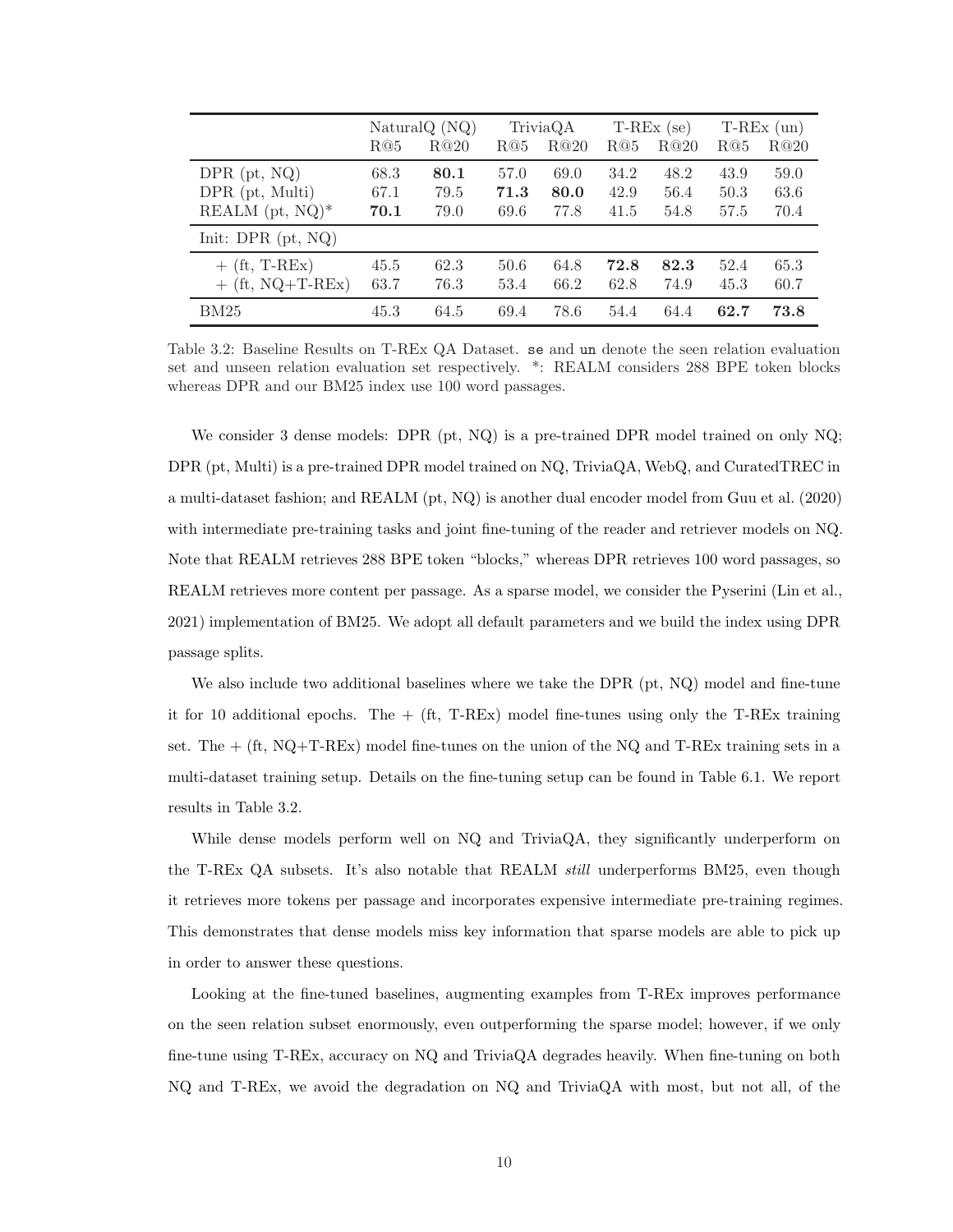| Model                |  |                                               |  |  | $(E: \checkmark, R: \checkmark)$ $(E: \checkmark, R: \checkmark)$ $(E: \checkmark, R: \checkmark)$ $(E: \checkmark, R: \checkmark)$ |  |      |  |
|----------------------|--|-----------------------------------------------|--|--|-------------------------------------------------------------------------------------------------------------------------------------|--|------|--|
|                      |  | R@5 R@20   R@5 R@20   R@5 R@20   R@5 R@20     |  |  |                                                                                                                                     |  |      |  |
| $DPR$ (rt, NQ)       |  | 31.9 45.8 31.5 43.2 32.7 46.8 41.2 55.3       |  |  |                                                                                                                                     |  |      |  |
| DPR $(rt, NQ+T-REx)$ |  | 69.1 79.5 40.1 52.6 64.8 75.9 44.4            |  |  |                                                                                                                                     |  | 60.0 |  |
| BM25                 |  | 54.6 64.1   48.1 58.5   55.9 66.1   62.2 73.8 |  |  |                                                                                                                                     |  |      |  |

Table 3.3: T-REx Entity/Relation Analysis. In column headers, "E:" denotes whether the entities are seen during training and "R:" denotes whether the relations are seen during training. Bold indicates highest performing model in column.

improvements on the seen relation subset. In both cases, very little performance gains on the seen relation subset translate to the unseen relation subset, which means the knowledge learned does not transfer to new relations. These results indicate that current data augmentation techniques or multi-dataset training setups are not enough to close the out-of-domain generalization gap.

#### 3.3 Entities vs. Relations

The questions in the T-REx QA dataset have two distinct dimensions: the subject entities referenced and the specific relations tested. We aim to decouple these two aspects in order to see whether dense models struggle to generalize on unseen relations or on unseen entities.

We construct 4 different subsets: (seen entities, seen relations), (seen entities, unseen relations), (unseen entities, seen relations), and (unseen entities, unseen relations). For each subset, we consider either the 7 seen relations or the 7 unseen relations and sample 300 QA pairs per relation.<sup>1</sup>

We consider 3 models: DPR (rt, NQ) is a re-trained version of DPR trained on NQ that serves as a baseline; DPR (rt, NQ+T-REx) is a re-trained DPR trained on the union of the NQ and T-REx training sets; and BM25. Hyperparameters for the re-trained model variants are included in Table 6.1. We present R@5 and R@20 results in Table 3.3.

It's clear that observing the entities and relations during training significantly improves performance of dense models, even outperforming sparse models. Looking at the  $(E: X, R: X)$  column, it's also clear that training on the T-REx training data does not generalize to unseen entities or unseen relations.

When observing entities during training but not relations, accuracy improves meaningfully over the baseline; however, when observing relations during training and not entities, accuracy improves significantly, almost to the levels of observing both relations and entities. This indicates that dense models are able to generalize to unseen entities well using the same relations, but they struggle to

<sup>1</sup>For the (seen entities, unseen relations) subset, two relations did not have enough overlapping entities, causing this subset to be slightly smaller. Results are still clear and significant.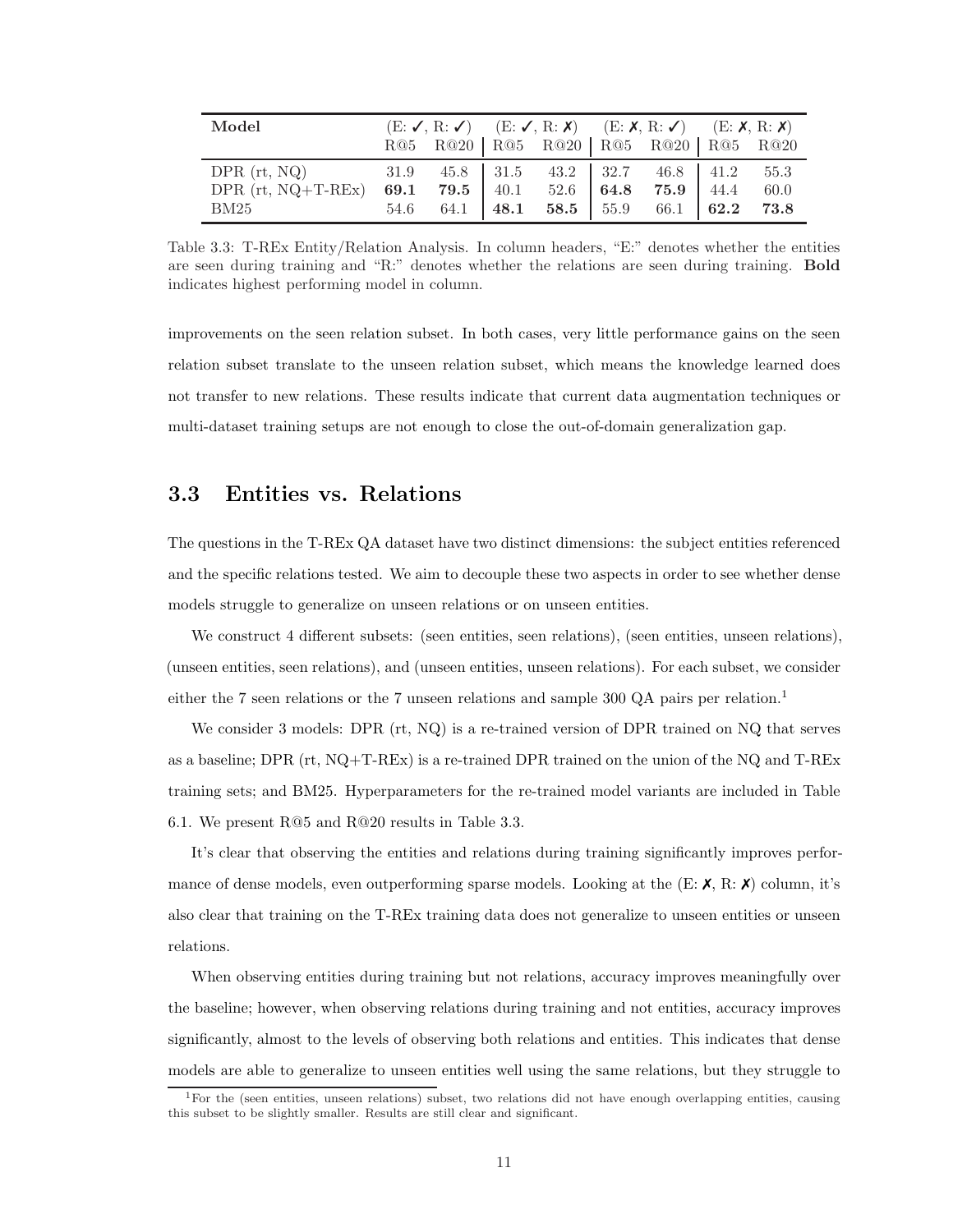generalize on unseen relations, even if these relations include entities seen during training.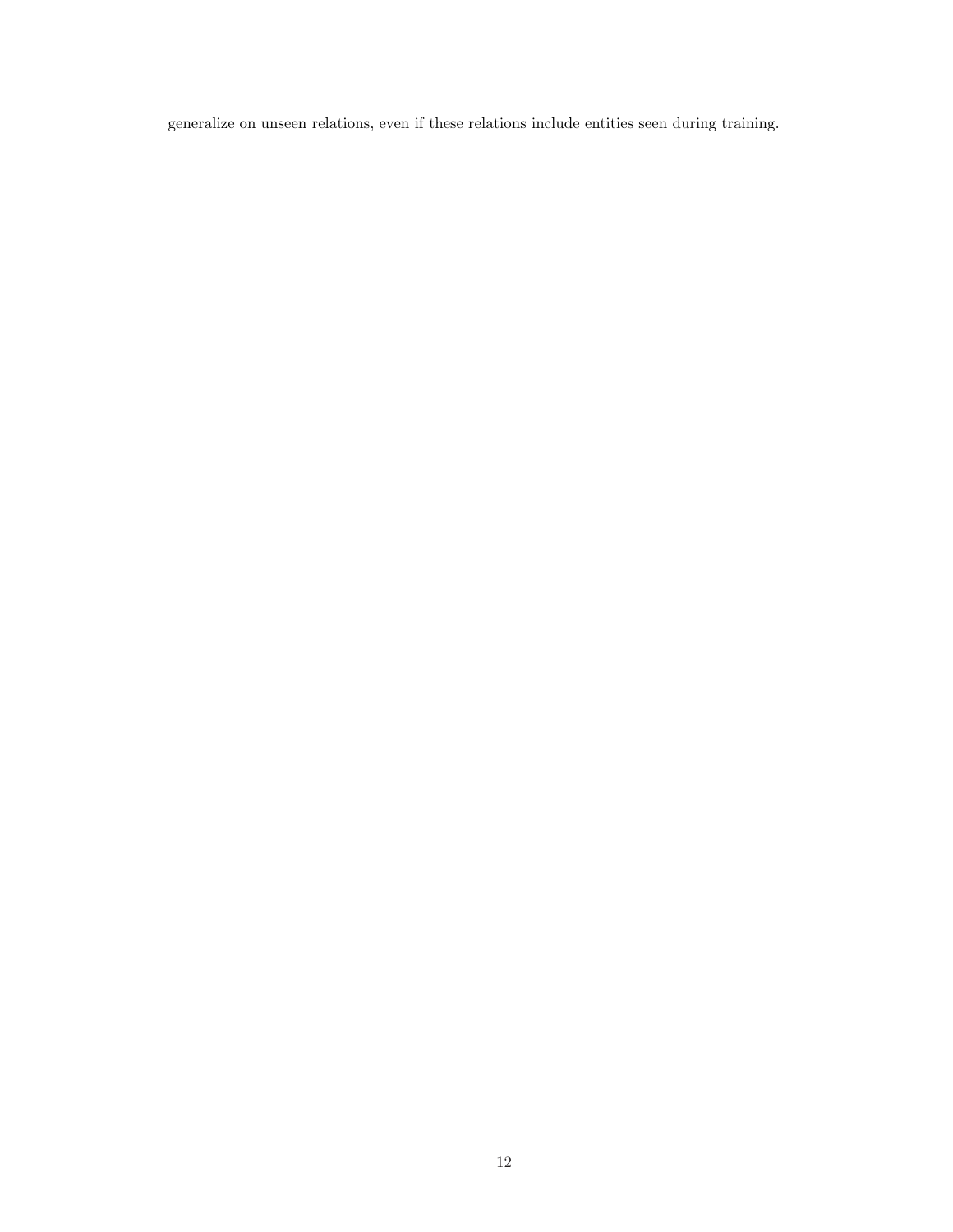## Understanding the Problem

#### 4.1 Removing Positional Biases

One difference between dense and sparse models is the bag-of-words modeling assumption. Sparse models treat all words in the sequence independently and only consider statistics based on term and document frequencies. This completely removes the interactions between words (outside cooccurrence) as well as word compositionality. Dense models, on the other hand, consider the sequence as a whole using BERT and encode word order using positional embeddings.

We investigate whether this bag-of-words modeling assumption, specifically the lack of positional information, helps sparse models generalize better to new distributions. One consideration is that questions from one dataset are written completely differently than questions from a different dataset. Compare the examples in Table 6.2, specifically between TriviaQA and NQ. Questions in TriviaQA are typically very long, robust, and detailed. On the other hand, questions in the NQ dataset are short, fragmented, and occasionally ungrammatical. Training a model that only sees one type of question would likely have trouble generalizing to the other.

To do this, we consider *sequence shuffling*, where we split each sequence by spaces and randomly order the words. Note that this removes the word compositionality and may even break the meaning of the question. We consider shuffling the question tokens in the training dataset, denoted as models with shuffleQ. We also consider shuffling the passage tokens in the training dataset, denoted as models with shuffleP. All models are based on the re-trained DPR model trained on the NQ dataset, denoted DPR (rt, NQ), and we report  $R@5$  and  $R@20$  on NQ, TriviaQA, WebQ, TREC, and SQuAD in Table 4.1.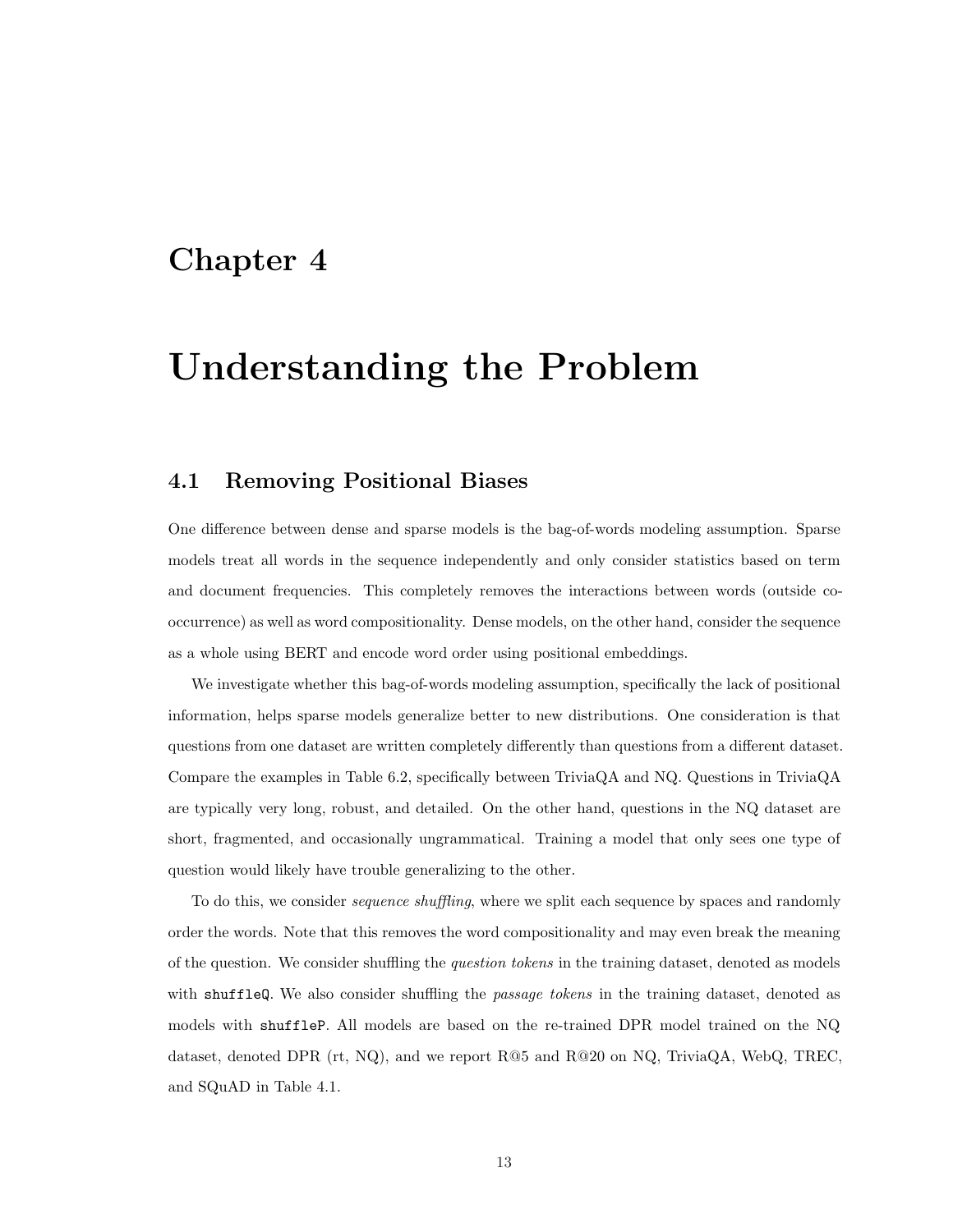| Model                              | NQ   | TriviaQA | WebQ | TREC | SQuAD |
|------------------------------------|------|----------|------|------|-------|
| R@5                                |      |          |      |      |       |
| $DPR$ (rt, NQ)                     | 62.1 | 49.6     | 49.3 | 69.7 | 27.4  |
| $DPR$ (rt, shuffleQ)               | 62.2 | 48.6     | 49.7 | 67.6 | 26.8  |
| $DPR$ (rt, shuffleQ, shuffleP)     | 3.6  | 7.9      | 3.8  | 11.4 | 2.1   |
| R@20                               |      |          |      |      |       |
| DPR $(rt, NQ)$                     | 75.0 | 63.2     | 63.8 | 82.0 | 43.9  |
| DPR $(rt, NQ, shuffleQ)$           | 75.2 | 62.6     | 69.3 | 80.8 | 42.5  |
| $DPR$ (rt, NQ, shuffleQ, shuffleP) | 7.9  | 12.8     | 9.6  | 23.5 | 5.9   |

Table 4.1: Sequence Shuffling Results. shuffleQ denotes shuffling training questions and shuffleP denotes shuffling training passages.

Shuffling the question tokens during training doesn't hurt accuracy, which means that the model uses very little word composition and essentially ignores positional information altogether. This is notable as word order often changes the meaning or intention of the question, especially around words like "not" or when considering multi-word entities.

On the other hand, shuffling the question tokens during training doesn't help accuracy, which means the model is not overfitting to the phrasing or formatting of a particular dataset. From these results, the question format differences between NQ and TriviaQA do not affect the model's ability to retrieve relevant information.

Once the positive/negative passage tokens are shuffled during training, performance degrades significantly. This follows intuition since passages are 100 tokens, likely spanning multiple sentences. By breaking the ordering in the passages, most of the meaning will be lost, which is what makes BERT so strong. BERT builds a vector space based on semantics, which is much more difficult to construct without word ordering.

We use these results as a basis to conclude that the positional information in passages during training is very important for BERT to build a semantic vector space; however, positional information in questions is generally unimportant, neither helping nor hurting model generalization.

#### 4.2 Freeze One Encoder During Fine-tuning

We analyze the typical dual encoder architecture to determine what's more important: fine-tuning the question encoder or fine-tuning the passage encoder. To do this, we again consider fine-tuning on top of the pre-trained DPR model trained on NQ, denoted DPR (pt, NQ).

We consider fine-tuning under three conditions:  $+$  (ft, T-REx) serves as a baseline and denotes fine-tuning both encoders normally;  $+$  (ft, T-REx, fixP) denotes freezing the weights of the passage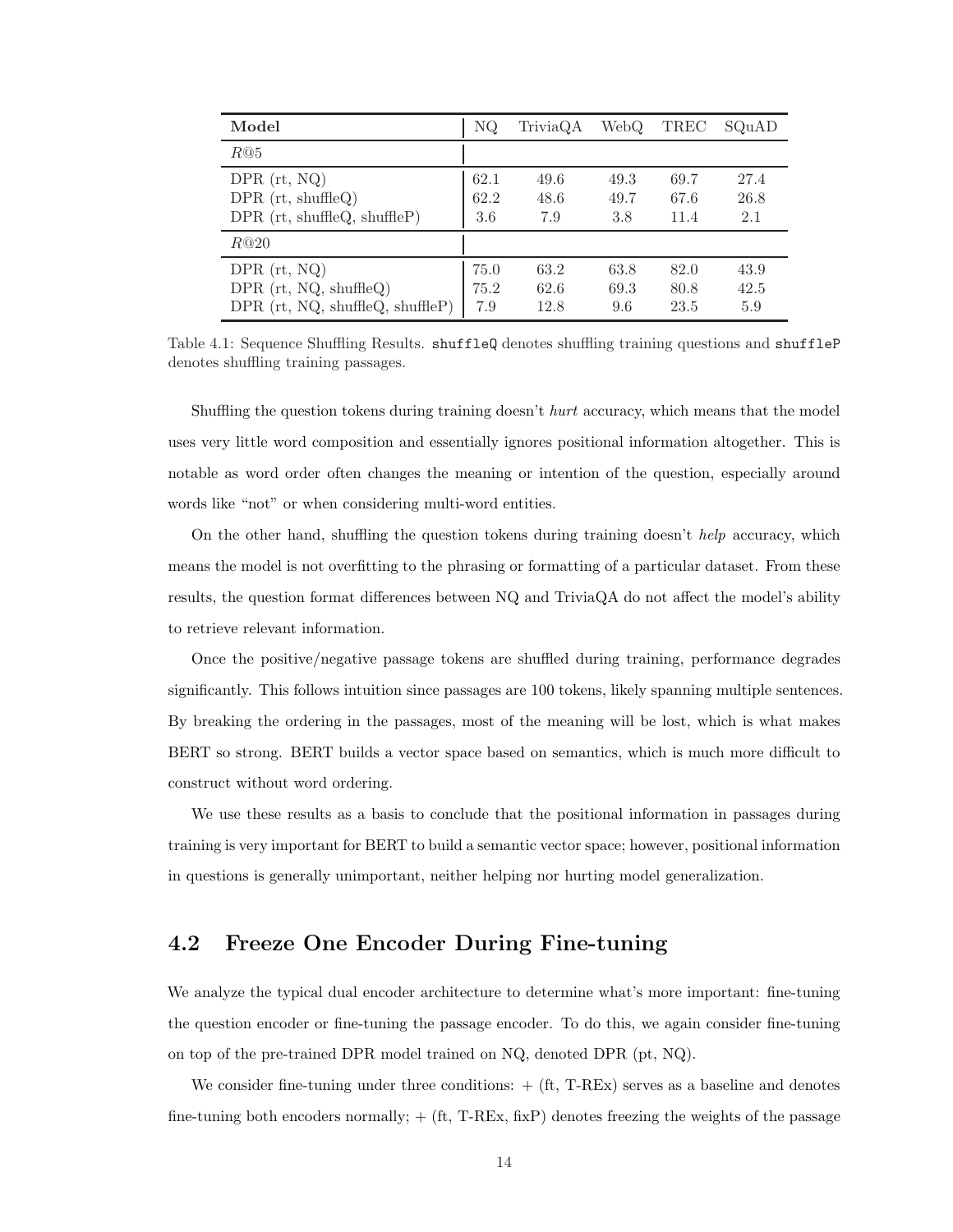|                       | NaturalQ (NQ) |      |      | TriviaQA |      |      | $T-REx$ (se) $T-REx$ (un) |      |
|-----------------------|---------------|------|------|----------|------|------|---------------------------|------|
|                       | R@5           | R@20 | R@5  | R@20     | R@5  | R@20 | R@5                       | R@20 |
| Init: DPR $(pt, NQ)$  | 68.3          | 80.1 | 57.0 | 69.0     | 34.2 | 48.2 | 43.9                      | 59.0 |
| $+$ (ft, T-REx)       | 45.5          | 62.3 | 50.6 | 64.8     | 72.8 | 82.3 | 52.4                      | 65.3 |
| $+$ (ft, T-REx, fixP) | 60.4          | 75.0 | 53.7 | 66.6     | 50.1 | 63.5 | 46.5                      | 59.9 |
| $+$ (ft, T-REx, fixQ) | 51.9          | 68.3 | 51.8 | 65.4     | 71.5 | 81.5 | 53.8                      | 67.5 |

Table 4.2: Freeze One Encoder During Fine-tuning Results. All models initialized from pre-trained DPR trained on NQ only.  $fixQ$  denotes fixing weights in the query encoder and  $fixP$  denotes fixing weights in the passage encoder. se denotes seen relation evaluation set and un denotes unseen relation evaluation set. Bold indicates highest accuracy model in column.

encoder during fine-tuning, only applying updates to the query encoder;  $+$  (ft, T-REx, fixQ) denotes freezing the weights of the query encoder during fine-tuning, only applying updates to the passage encoder. Fine-tuning settings can be found in Table 6.1. We report R@5 and R@20 results on NQ, TriviaQA, and both T-REx evaluation subsets in Table 4.2.

We notice that there is a discrepancy between training both encoders, training only the passage encoder, and training only the query encoder. When fine-tuning on T-REx, freezing the passage encoder and training only the query encoder improves performance meaningfully on the T-REx seen relation subset while only degrading slightly on NQ. When freezing the query encoder and only training the passage encoder, accuracy on the T-REx subsets matches that of training both encoders. Interestingly, NQ performance does not degrade as significantly on this model compared to training both encoders, even though T-REx performance is almost identical. We also note improvement in the unseen relation subset compared to training both encoders. Based on these results, we conclude that the context encoder is particularly important to better answer questions from the T-REx QA dataset.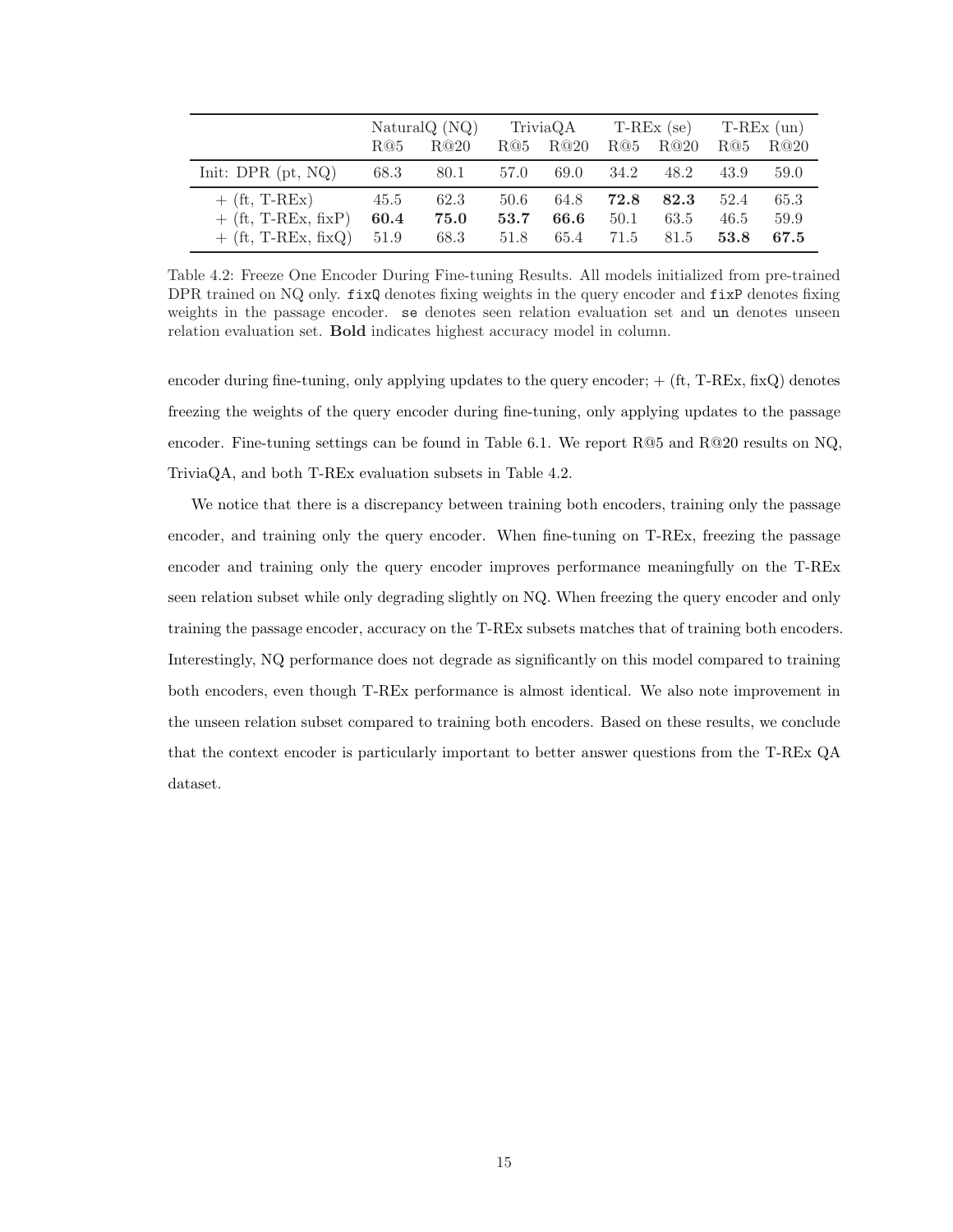## Approaches

#### 5.1 Modified Training Techniques

We consider DPR and modify the proposed training regime to further investigate how the training objective affects generalization. All training hyperparameters can be found in Table 6.1.

Single Model Training We modify DPR's dual encoder architecture by tying the weights of the query encoder and the passage encoder, effectively creating a single model architecture. The core idea here is a single model that encodes both queries and passages can mimic a "query-aware" passage encoder and a "passage-aware" query encoder, whereas the dual encoder architecture considers each independently. We compare results between the dual encoder architecture and the single encoder architecture. Models using this technique are denoted with 1enc.

Stop-gradient Training Inspired by Chen and He (2020), we investigate using a new loss function based on the idea of stop-gradient training. Specifically, we define a new loss function:

$$
\mathcal{L}_{\text{STOPG}} = \frac{1}{2}(q_d \cdot p) + \frac{1}{2}(q \cdot p_d),\tag{5.1}
$$

where q denotes the query representation,  $p$  denotes the passage representation, and  $d$  denotes detachment from the computational graph. We compare this loss with the unmodified contrastive loss. Models using this technique are denoted with stopG.

PAQ Training Many open-domain QA systems base their models on the Natural Questions dataset, which sources queries from anonymized Google search data; however, this distribution bakes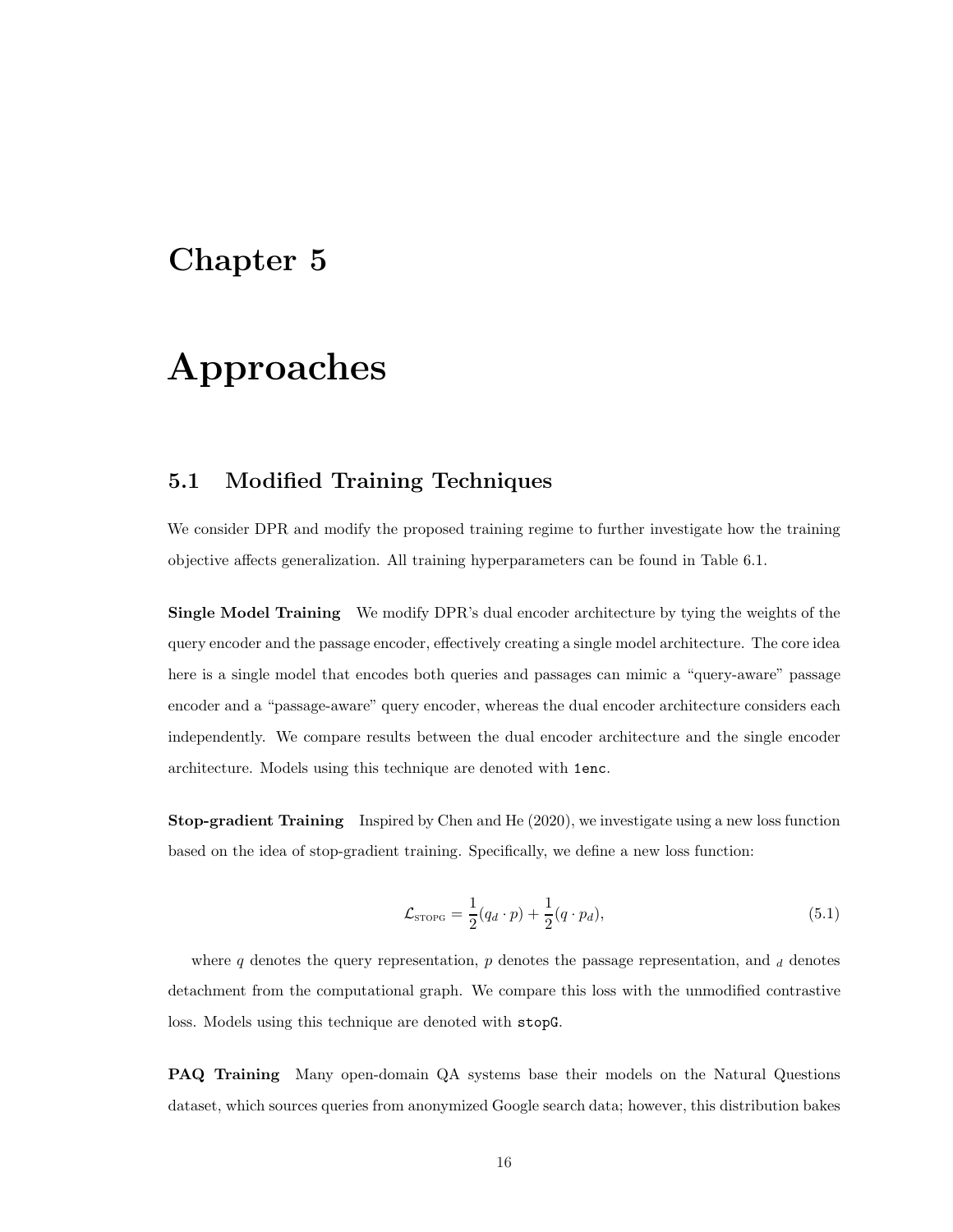in its own set of biases on the task. For example, many Google searches ask questions about topics common in pop culture like notable movies, trending celebrities, and famous musicians. Oftentimes, systems trained on this dataset favor certain information over others. We consider training a model using the Probably Asked Questions (PAQ) (Lewis et al., 2021b) dataset, a large-scale collection of (question, answer, passage) triples built using a question generation model.

First, the authors train a classifier to identify passages likely to be asked about based on the NQ dataset. The authors identify probable answer spans in the 10 million most-likely passages using named entity recognition (NER) tools and a learned answer span model trained on NQ. Next, the authors train a query generation model on NQ, TriviaQA, and SQuAD in a multi-dataset fashion. The query-generation model takes (answer, passage) pairs as input and outputs questions about the passage with the corresponding answer. Finally, the authors filter questions by ensuring the state-of-the-art open-domain QA model, fusion-in-decoder (FiD) trained on NQ is able to generate the correct answer given the question, without the associated passage.

For our study, we group all of the questions asked about a particular passage and filter out any passages that have less than 3 generated questions. We then sample 100K such passages and sample one question asked about each. We split this dataset into  $70K/15K/15K$  for train/dev/test splits, although we do not evaluate on this dataset.

We hypothesize that the PAQ dataset has some important benefits for generalization compared to normal open-domain QA datasets. First, the passage distribution is based on 10M passages, which is about half of Wikipedia, as opposed to popular or trendy topics in Natural Questions. Second, the answer distribution considers both named-entity recognition and an answer span model trained on NQ, which is much more robust than just considering one or the other. Third, we argue that the PAQ dataset is similar to a multi-task learning setup because the query generation model is trained on multiple datasets. This allows us to simulate multi-dataset training while still training on a single, reasonably-sized dataset. We investigate the difference between models trained on Natural Questions and models trained on PAQ. Models trained on PAQ are denoted with PAQ.

Flipped Training We modify the original training objective to consider positive and negatives questions for a given passage. While the original training objective likely encourages a successful question discriminator, we hope to encourage a good passage discriminator to improve the passage vector space. We use the PAQ training dataset, where we consider the 70K passages and use randomly sampled questions generated for that passage as positives. For negatives, we use randomly sampled questions from other passages in the training set. Note that we do not incorporate hard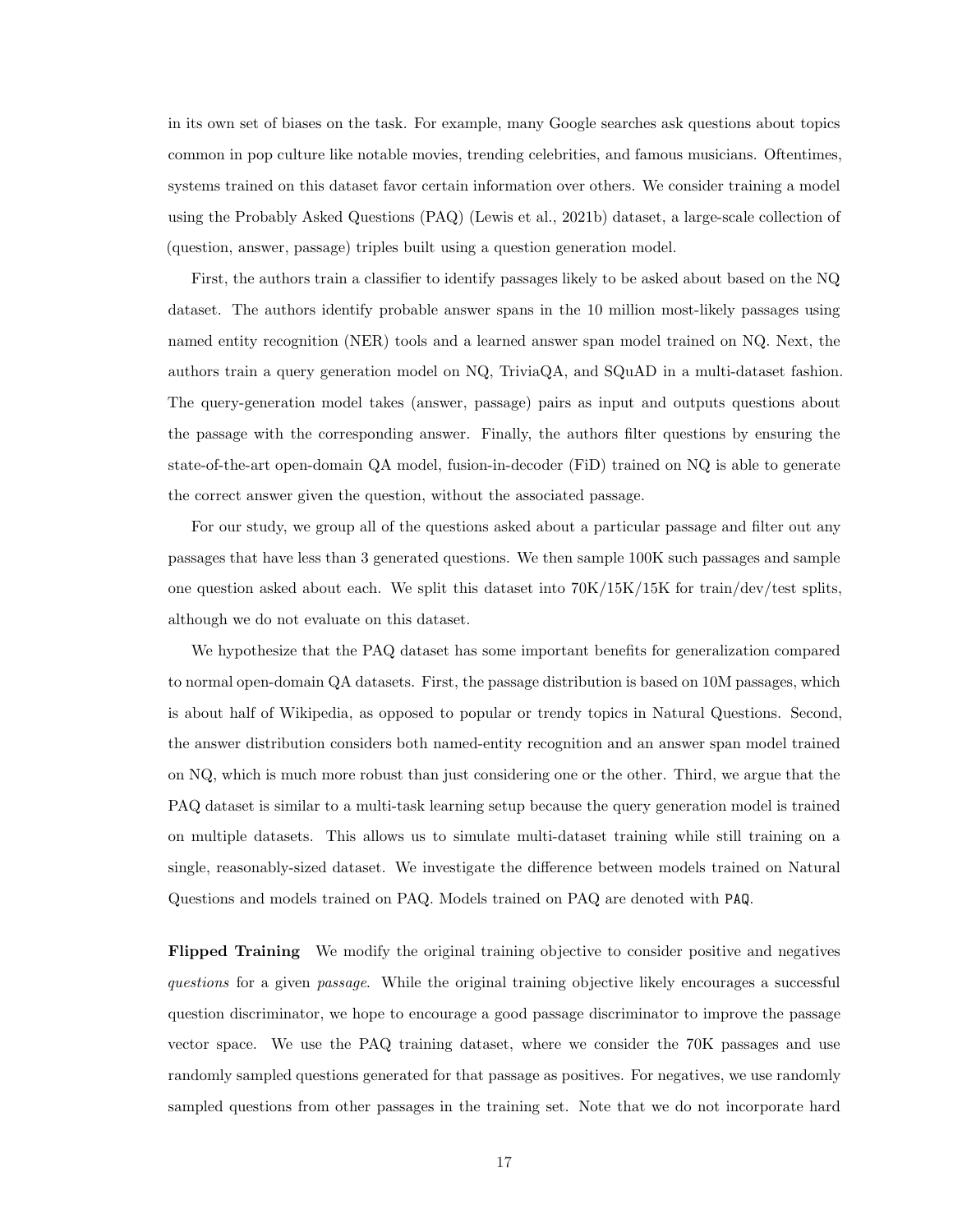| Models                                    |      | Natural $Q(NQ)$ |      | TriviaQA |      | $T-REx$ (se) |      | $T-REx$ (un) |
|-------------------------------------------|------|-----------------|------|----------|------|--------------|------|--------------|
|                                           | R@5  | R@20            | R@5  | R@20     | R@5  | R@20         | R@5  | R@20         |
| <b>Re-trained Dense Models</b>            |      |                 |      |          |      |              |      |              |
| $DPR$ (rt, $NQ$ )                         | 62.1 | 75.0            | 49.6 | 63.2     | 31.1 | 45.0         | 40.9 | 55.0         |
| DPR $(rt, NQ, 1enc)$                      | 65.9 | 77.8            | 57.5 | 69.4     | 34.0 | 47.2         | 43.2 | 58.8         |
| DPR $(rt, NQ, stopG)$                     | 65.4 | 77.4            | 54.3 | 66.6     | 30.3 | 44.1         | 41.2 | 57.0         |
| DPR $(rt, NQ, \text{lenc}, \text{stop}G)$ | 65.9 | <b>78.0</b>     | 57.2 | 69.5     | 32.7 | 46.4         | 39.8 | 56.3         |
| $DPR$ (rt, $PAQ$ )                        | 47.8 | 66.8            | 57.2 | 70.4     | 42.4 | 56.8         | 49.0 | 63.0         |
| DPR $(rt, PAQ, flip)$                     | 41.6 | 62.6            | 51.2 | 65.2     | 39.7 | 53.4         | 44.9 | 60.2         |
| DPR $(rt, PAQ, 1enc)$                     | 50.1 | 68.7            | 59.8 | 72.8     | 44.8 | 57.9         | 53.2 | 67.9         |
| DPR (rt, PAQ, stopG)                      | 47.5 | 67.6            | 56.0 | 69.9     | 44.8 | 58.6         | 48.5 | 63.7         |
| DPR $(rt, PAQ, 1enc, stopG)$              | 50.0 | 69.9            | 60.9 | 72.6     | 50.4 | 63.1         | 55.7 | 69.0         |
| BM25                                      | 45.3 | 64.5            | 69.4 | 78.6     | 54.4 | 64.4         | 62.7 | 73.8         |

Table 5.1: Re-trained Models with Modifications. 1enc denotes single encoder training. stopG denotes loss function inspired by stop-gradient. flip denotes using positive/negative questions for a passage instead of positive/negative passages for a question. Bold indicates highest performing model in column. Underline denotes highest performing model with same training data.

negative mining for this training dataset. Models using the flipped training objective are denoted with flip.

Results We re-train models according to the parameters noted in Table 6.1 and report combined results in Table 5.1. Using a single encoder during training improves performance across the board, with most of the gains on out-of-domain datasets. We hypothesize this stems from two reasons. First, a query-aware passage encoder is better able to encode relevant information than the dual encoder architecture. Second, using a single encoder helps align the passage vector space and query vector space compared to a dual encoder by using a single model instead of trying to align two distinct models.

Using the loss function inspired by stop-gradient has very mixed results. On one hand, the dual encoder architecture when trained on NQ improves performance on NQ and TriviaQA, with slight variation on the T-REx QA dataset. The models trained on PAQ also have mixed results, generally showing marginal differences compared to the dual encoder baseline. On the other hand, when combined with the single encoder architecture, results improve slightly, but meaningfully, when trained on PAQ, but do not improve when trained on NQ. In general, we conclude this loss function has minimal effects compared to single encoder training.

Models trained on the PAQ dataset have some interesting characteristics. These models generally perform much worse (typically by 9-10% absolute) on the NQ dataset, even though the query generation model is trained partly on NQ. PAQ models also perform much better on TriviaQA and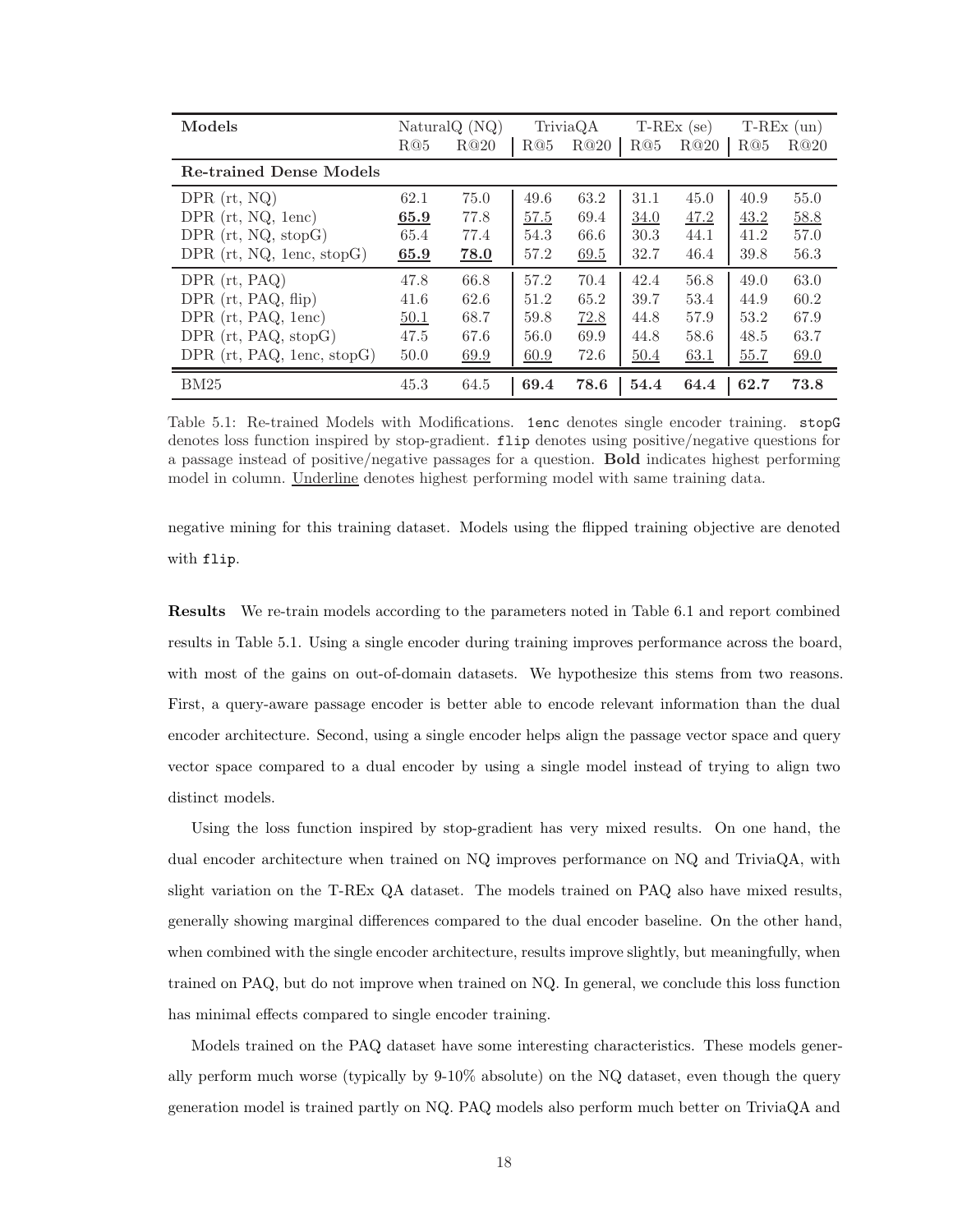T-REx QA compared to NQ models. These characteristics may be influenced by the answer distribution, which may be more entity-heavy than normal datasets due to the NER answer extraction step.

Finally, the flipped training objective underperforms normal DPR training, not matching performance on any of the datasets for either training setting. This could be due to the choice of negatives since Karpukhin et al. (2020) show that harder negatives improve retrieval performance when compared to randomly sampled negatives.

#### 5.2 Query-side Fine-tuning

First introduced in Lee et al. (2021), query-side fine-tuning fixes the passage encoder and only trains the query encoder based on the true retrieval objective in open-domain QA. For each example, the query model encodes the question and performs the full maximum inner product search over the document index to retrieve the top candidate results. The loss  $\mathcal{L}_{\text{QSFT}}$  reinforces positive passages (those that contain the answer) and can be defined as:

$$
\mathcal{L}_{\text{QSFT}} = -\log \sum_{\substack{c \in \mathcal{C} \\ \text{pos}(q,c)}} \frac{\exp(S(q,c))}{\sum_{c \in \mathcal{C}} \exp(S(q,c))},\tag{5.2}
$$

where C denotes the top document candidates,  $pos(q, c)$  denotes whether the candidate c has the answer to the question, and  $S(q, c)$  denotes the MIPS retrieval score. Query-side fine-tuning helps close the gap between training and testing tasks by performing full retrieval over the document index instead of using static positives and negatives. We consider query-side fine-tuning on all models presented previously using hyperparameters included in Table 6.1. We report R@5 and R@20 results in Table 5.2.

Query-side fine-tuning improves accuracy across all datasets for all models considered. Surprisingly, improvements are especially pronounced on dual encoder architectures, closing the gap in performance with their single encoder counterparts. We also note that the flipped training objective, which underperformed the regular DPR model, now matches performance.

We hypothesize this improvement across the board is due to two reasons. First, query-side finetuning performs retrieval over the passage index instead of on static positives/negatives. This is closer to the actual task performed at inference time, as noted in Lee et al. (2021). Second, queryside fine-tuning helps align the vector space of the query encoder with the vector space of the passage encoder. Since the training signal is only propagating through the query encoder, models are able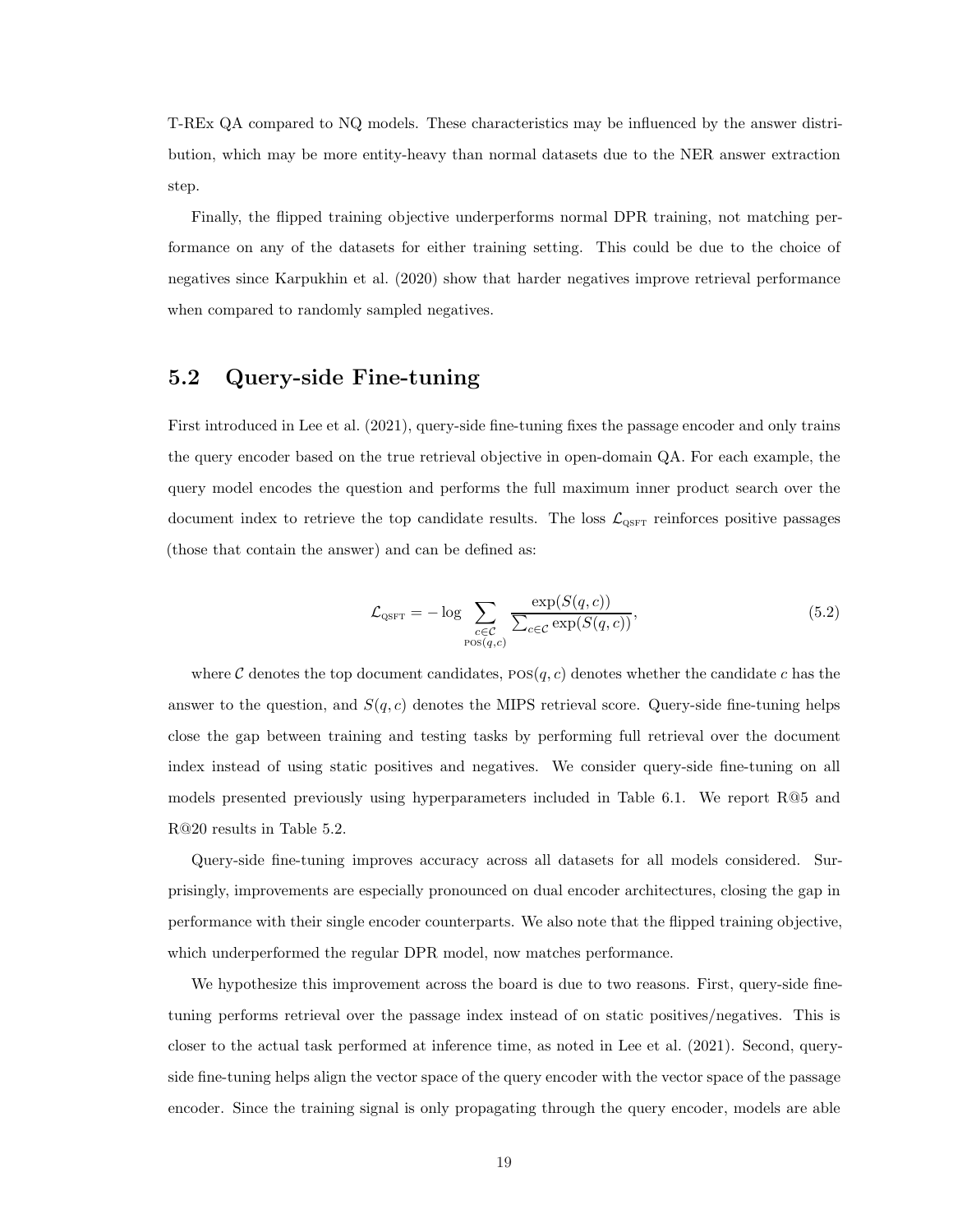| Models                              |      | NaturalQ |      | TriviaQA |      | $T-REx$ (se) |      | $T-REx$ (un) |
|-------------------------------------|------|----------|------|----------|------|--------------|------|--------------|
|                                     | R@5  | R@20     | R@5  | R@20     | R@5  | R@20         | R@5  | R@20         |
| <b>Re-trained Dense Models</b>      |      |          |      |          |      |              |      |              |
| DPR $(rt, NQ)$ + qsft               | 67.3 | 78.9     | 59.4 | 71.3     | 39.2 | 53.6         | 54.8 | 67.4         |
| DPR $(rt, NQ, lenc)$ + qsft         | 68.3 | 79.0     | 60.2 | 72.1     | 37.7 | 52.0         | 54.9 | 67.1         |
| DPR $(rt, NQ, stopG) + qsft$        | 68.5 | 78.9     | 60.4 | 72.1     | 37.9 | 51.5         | 53.7 | 67.2         |
| DPR (rt, NQ, 1enc, stopG) $+$ qsft  | 68.0 | 79.4     | 60.4 | 72.0     | 38.6 | 53.0         | 55.3 | 68.1         |
| DPR $(rt, PAQ) + qsft$              | 63.9 | 76.7     | 62.3 | 73.8     | 46.1 | 59.9         | 56.3 | 69.2         |
| DPR $(rt, PAQ, flip) + qsft$        | 64.1 | 76.6     | 61.7 | 73.5     | 44.3 | 58.9         | 53.9 | 68.3         |
| DPR $(rt, PAQ, 1enc) + qsft$        | 61.1 | 74.9     | 61.2 | 73.1     | 43.2 | 58.1         | 54.0 | 68.2         |
| DPR $(rt, PAQ, stopG) + qsft$       | 63.4 | 76.5     | 61.7 | 73.2     | 44.8 | 60.0         | 56.9 | 70.4         |
| DPR $(rt, PAQ, 1enc, stopG) + qsft$ | 62.6 | 75.5     | 61.0 | 73.1     | 44.9 | 61.3         | 59.6 | 71.7         |
| BM25                                | 45.3 | 64.5     | 69.4 | 78.6     | 54.4 | 64.4         | 62.7 | 73.8         |

Table 5.2: Query-side Fine-tuning Results. 1enc denotes single encoder training. stopG denotes loss function inspired by stop-gradient. flip denotes using positive/negative questions for a passage instead of positive/negative passages for a question. qsft denotes query-side fine-tuning on the Natural Questions dataset. Bold indicates highest performing model in column. Underline denotes highest performing model with same training data.

to better shift the vector space to match representations in the fixed dense passage index.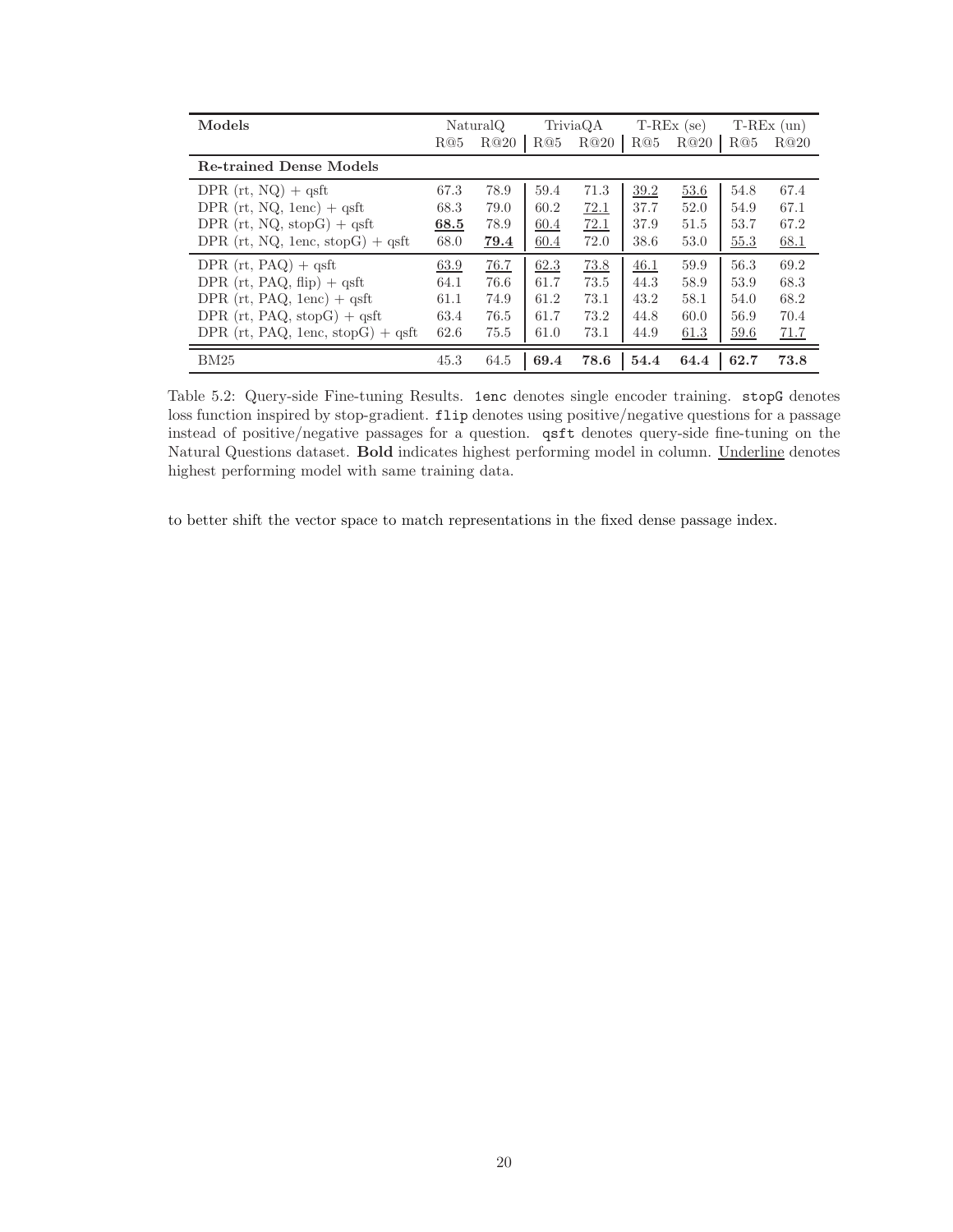## Conclusion

We explore out-of-domain generalization of sparse and dense models in the context of open-domain question answering. We demonstrate that dense models struggle to generalize on unseen relations, and are better able to generalize to unseen entities. We show that query encoders do not overfit to query phrasing distributions, but also consider limited word composition. We show that fine-tuning only the context encoder accounts for most of the performance improvement on the out-of-domain T-REx QA dataset. We finally propose simple modifications to the DPR training objective and demonstrate that query-side fine-tuning helps close the gap on out-of-domain datasets for dense models.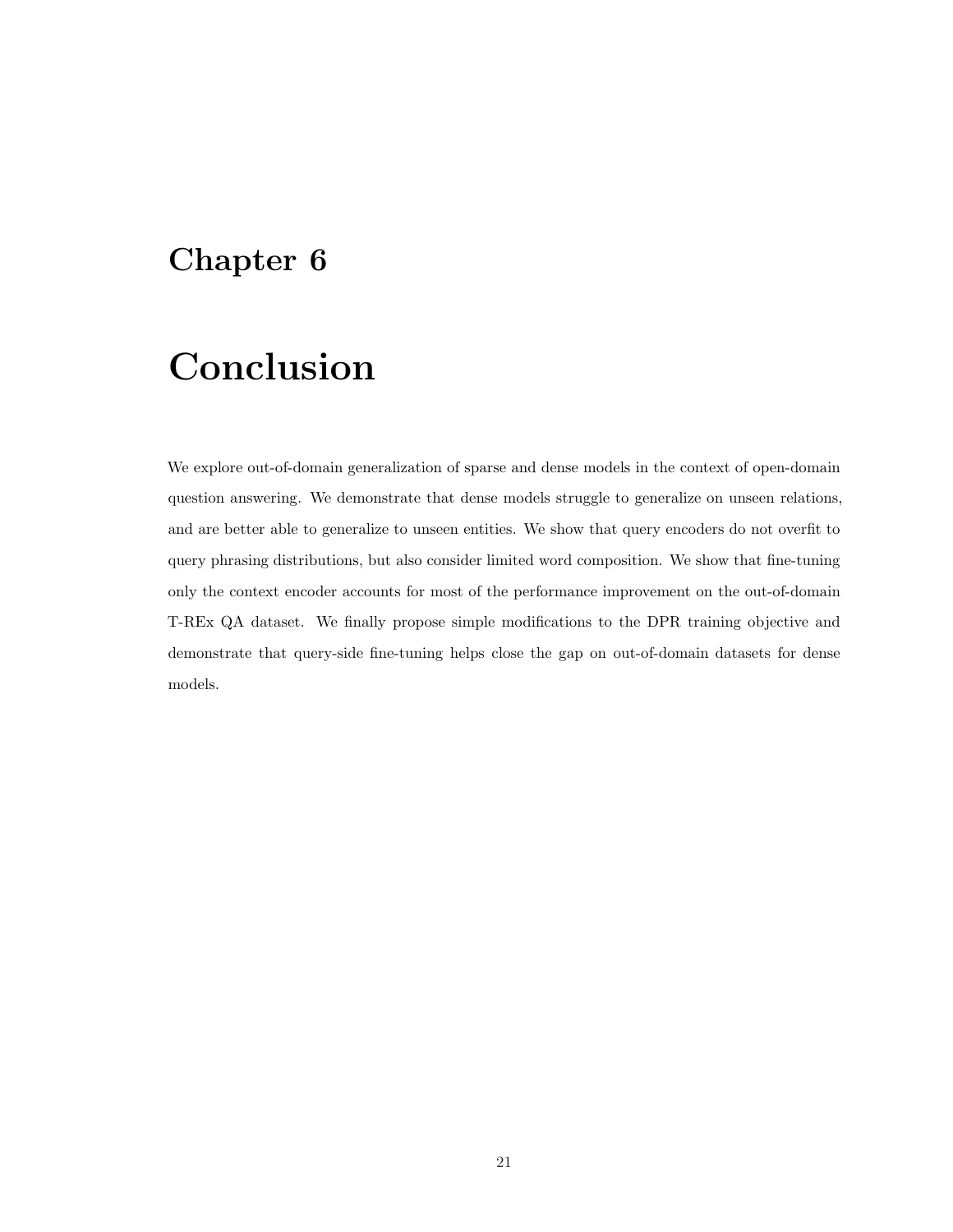## Bibliography

- Baudiš, P. and Sedivý, J. (2015). Modeling of the question answering task in the yodaqa system. In Proceedings of the 6th International Conference on Experimental IR Meets Multilinguality, Multimodality, and Interaction - Volume 9283, CLEF'15, page 222-228, Berlin, Heidelberg. Springer-Verlag.
- Berant, J., Chou, A., Frostig, R., and Liang, P. (2013). Semantic parsing on Freebase from questionanswer pairs. In Proceedings of the 2013 Conference on Empirical Methods in Natural Language Processing, pages 1533–1544, Seattle, Washington, USA. Association for Computational Linguistics.
- Chen, D., Fisch, A., Weston, J., and Bordes, A. (2017). Reading Wikipedia to answer open-domain questions. In Proceedings of the 55th Annual Meeting of the Association for Computational Linguistics (Volume 1: Long Papers), pages 1870–1879, Vancouver, Canada. Association for Computational Linguistics.
- Chen, X. and He, K. (2020). Exploring simple siamese representation learning.
- Devlin, J., Chang, M.-W., Lee, K., and Toutanova, K. (2019). BERT: Pre-training of deep bidirectional transformers for language understanding. In Proceedings of the 2019 Conference of the North American Chapter of the Association for Computational Linguistics: Human Language Technologies, Volume 1 (Long and Short Papers), pages 4171–4186, Minneapolis, Minnesota. Association for Computational Linguistics.
- Elsahar, H., Vougiouklis, P., Remaci, A., Gravier, C., Hare, J., Laforest, F., and Simperl, E. (2018). T-REx: A large scale alignment of natural language with knowledge base triples. In Proceedings of the Eleventh International Conference on Language Resources and Evaluation (LREC 2018), Miyazaki, Japan. European Language Resources Association (ELRA).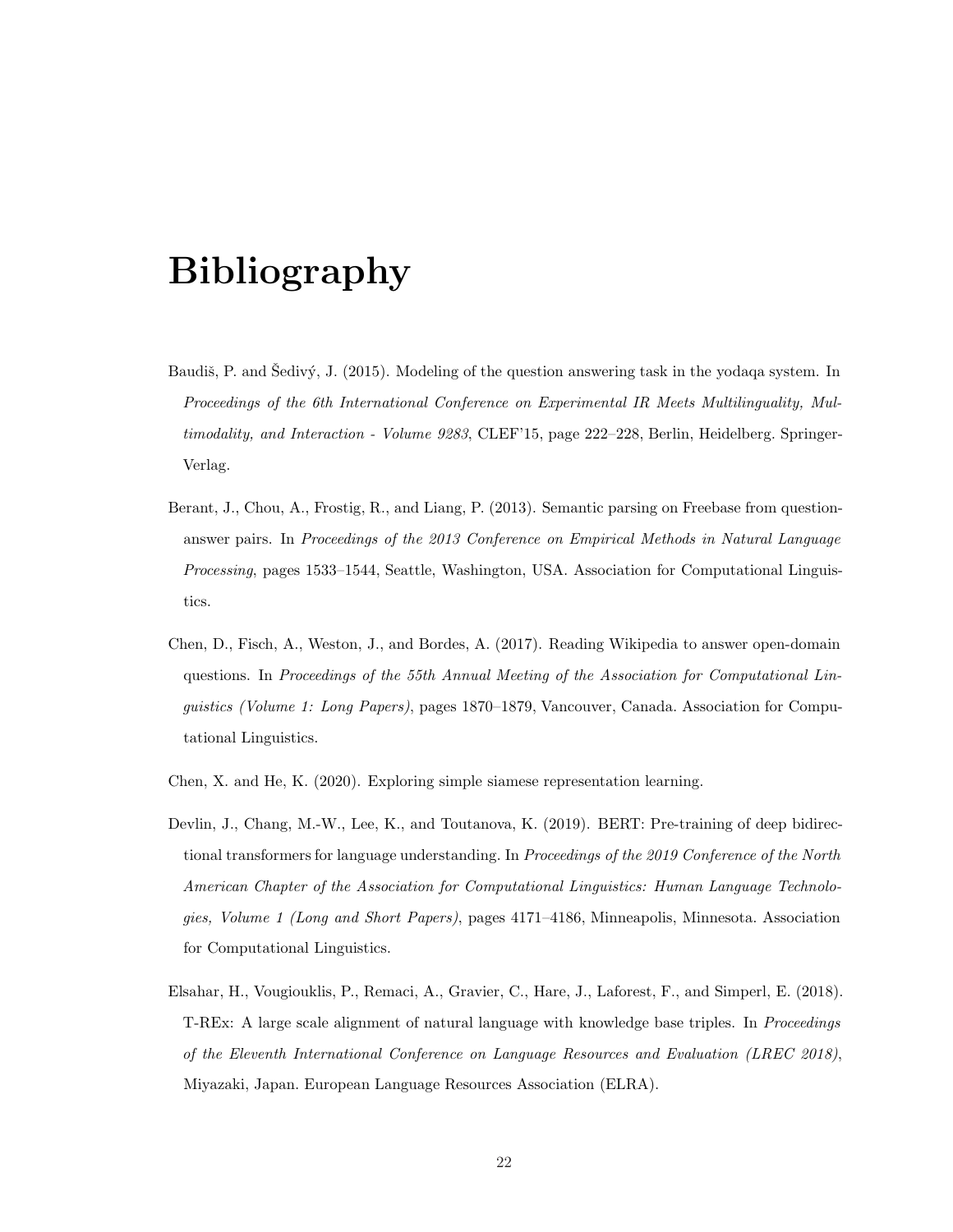- Guu, K., Lee, K., Tung, Z., Pasupat, P., and Chang, M.-W. (2020). Realm: Retrieval-augmented language model pre-training.
- Izacard, G. and Grave, E. (2021). Leveraging passage retrieval with generative models for open domain question answering.
- Johnson, J., Douze, M., and Jégou, H. (2017). Billion-scale similarity search with gpus.  $arXiv$ preprint arXiv:1702.08734.
- Joshi, M., Choi, E., Weld, D. S., and Zettlemoyer, L. (2017). Triviaqa: A large scale distantly supervised challenge dataset for reading comprehension. In Association for Computational Linguistics  $(ACL)$ , pages 1601–1611.
- Karpukhin, V., Oğuz, B., Min, S., Lewis, P., Wu, L., Edunov, S., Chen, D., and tau Yih, W. (2020). Dense passage retrieval for open-domain question answering.
- Kwiatkowski, T., Palomaki, J., Redfield, O., Collins, M., Parikh, A., Alberti, C., Epstein, D., Polosukhin, I., Devlin, J., Lee, K., et al. (2019). Natural questions: a benchmark for question answering research. Transactions of the ACL (TACL).
- Lee, J., Sung, M., Kang, J., and Chen, D. (2021). Learning dense representations of phrases at scale.
- Lee, K., Chang, M.-W., and Toutanova, K. (2019). Latent retrieval for weakly supervised open domain question answering. In Proceedings of the 57th Annual Meeting of the Association for Computational Linguistics, pages 6086–6096, Florence, Italy. Association for Computational Linguistics.
- Lewis, P., Perez, E., Piktus, A., Petroni, F., Karpukhin, V., Goyal, N., Küttler, H., Lewis, M., tau Yih, W., Rocktäschel, T., Riedel, S., and Kiela, D. (2021a). Retrieval-augmented generation for knowledge-intensive nlp tasks.
- Lewis, P., Stenetorp, P., and Riedel, S. (2020). Question and answer test-train overlap in opendomain question answering datasets.
- Lewis, P., Wu, Y., Liu, L., Minervini, P., Küttler, H., Piktus, A., Stenetorp, P., and Riedel, S. (2021b). Paq: 65 million probably-asked questions and what you can do with them.
- Lin, J., Ma, X., Lin, S.-C., Yang, J.-H., Pradeep, R., and Nogueira, R. (2021). Pyserini: An easy-to-use python toolkit to support replicable ir research with sparse and dense representations.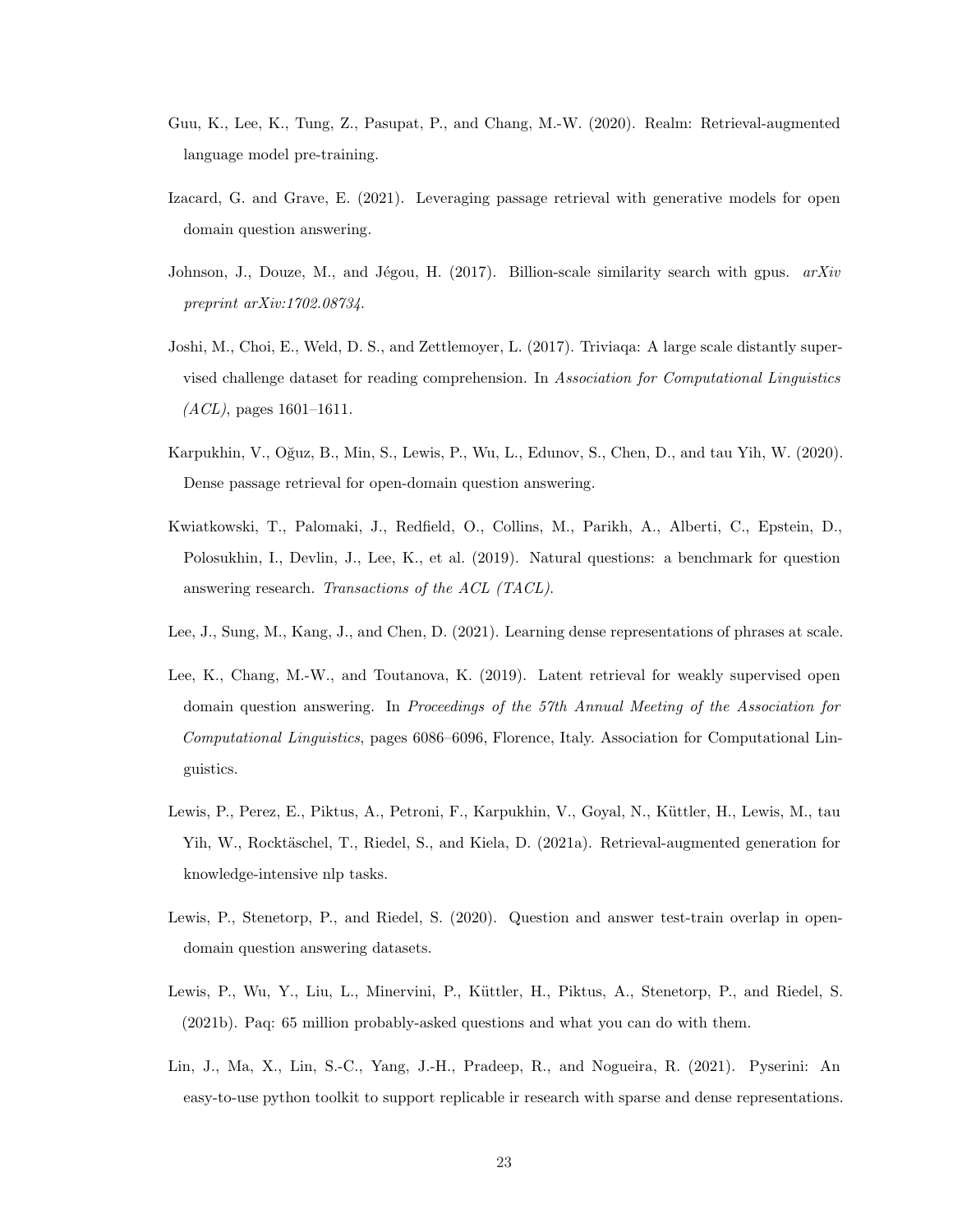- Rajpurkar, P., Zhang, J., Lopyrev, K., and Liang, P. (2016). Squad: 100,000+ questions for machine comprehension of text.
- Robertson, S. and Zaragoza, H. (2009). The probabilistic relevance framework: BM25 and beyond. Foundations and Trends in Information Retrieval, 3(4):333–389.
- Vaswani, A., Shazeer, N., Parmar, N., Uszkoreit, J., Jones, L., Gomez, A. N., Kaiser, L. u., and Polosukhin, I. (2017). Attention is all you need. In Guyon, I., Luxburg, U. V., Bengio, S., Wallach, H., Fergus, R., Vishwanathan, S., and Garnett, R., editors, Advances in Neural Information Processing Systems, volume 30. Curran Associates, Inc.
- Vrandečić, D. and Krötzsch, M. (2014). Wikidata: A free collaborative knowledgebase. Commun. ACM, 57(10):78–85.
- Xiong, L., Xiong, C., Li, Y., Tang, K.-F., Liu, J., Bennett, P., Ahmed, J., and Overwijk, A. (2020). Approximate nearest neighbor negative contrastive learning for dense text retrieval.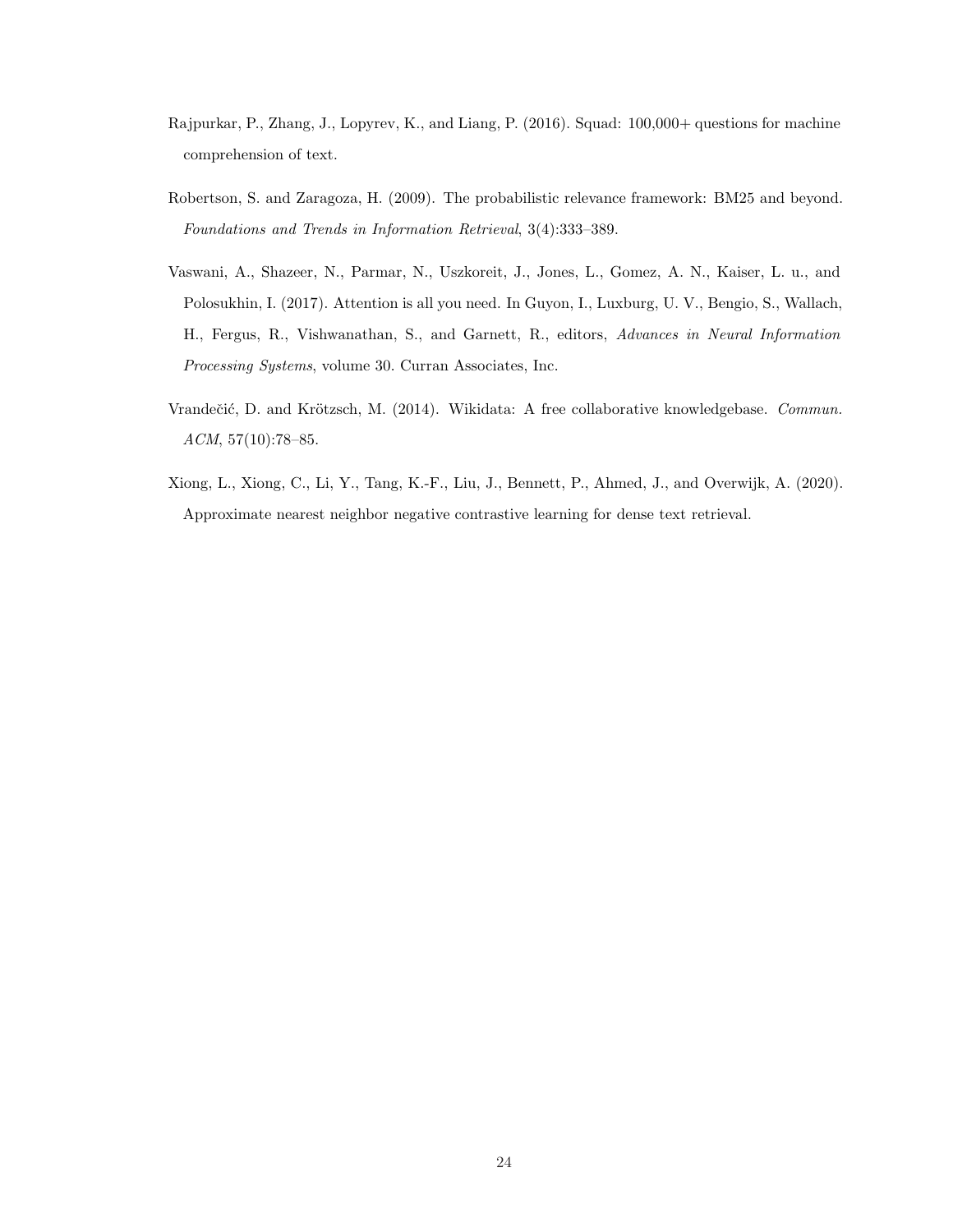# Appendix

| Param.             | Pre-trained (pt)   | Re-trained (rt)    | Fine-tuned (ft)    | Query-side Fine-tuned (qsft) |
|--------------------|--------------------|--------------------|--------------------|------------------------------|
| Initialization     | BERT-base          | BERT-base          | Trained Retriever  | Trained Retriever            |
| $#$ Epochs         | 40                 | 20                 | 10                 |                              |
| Batch Size         | 128                | 24                 | 24                 | 24                           |
| Learning Rate      | $2 \times 10^{-5}$ | $2 \times 10^{-5}$ | $2 \times 10^{-5}$ | $2 \times 10^{-5}$           |
| Warmup Steps       | 1,237              | 1,237              | 1,237              | 100                          |
| $\#$ GPUs          | $8 \times 32G$     | $4 \times 11$ G    | $4\times11G$       | $1\times 11$ G               |
| $#$ Docs Retrieved | ۰                  | ۰                  | -                  | 100                          |

| Dataset           | Sampled Question                                                                                                                                                              | Sampled Answer                                              |
|-------------------|-------------------------------------------------------------------------------------------------------------------------------------------------------------------------------|-------------------------------------------------------------|
| Natural Questions | 1. the little girl who voiced ducky in the<br>land before time<br>2. who gets married in the last episode of the office                                                       | 1. Judith Eva Barsi<br>2. [ Angela Martin, Dwight Schrute ] |
| TriviaQA          | 1. In mythology, who was forced to dine luxuriously<br>beneath a sword, suspended by a single hair?<br>2. Caviar is traditionally made from the eggs of<br>what type of fish? | 1. Damocles<br>2. True Sturgeon, Accipenser                 |
| Web Questions     | 1. what is julia gillard famous for?<br>2. what country is heathrow airport in?                                                                                               | 1. Prime minister<br>2. London                              |
| Curated TREC      | 1. Who invented basketball?<br>2. What does CNN stand for?                                                                                                                    | 1. Naismith<br>2. Cable News Network                        |
| SQuAD             | 1. What is the simple name given to the light<br>quantum today?<br>2. What was the highest building in Houston<br>completed in 1982?                                          | 1. the photon<br>2. JPMorgan Chase Tower                    |
| T-REx QA          | 1. Where was Dave & Buster's founded?<br>2. What position does Evan Hlavacek play?                                                                                            | 1. Dallas<br>2. wide receiver                               |
| PAQ.              | 1. how much money did net flix spend in 2013 on its<br>international expansion<br>2. what subject did takeo fukuda specialize in                                              | \$3 billion<br>2. economics                                 |

Table 6.2: Dataset Samples. We show two question/answer pairs drawn from each dataset considered. Questions with multiple answers (denoted with lists) only require on correct answer to be considered correct.